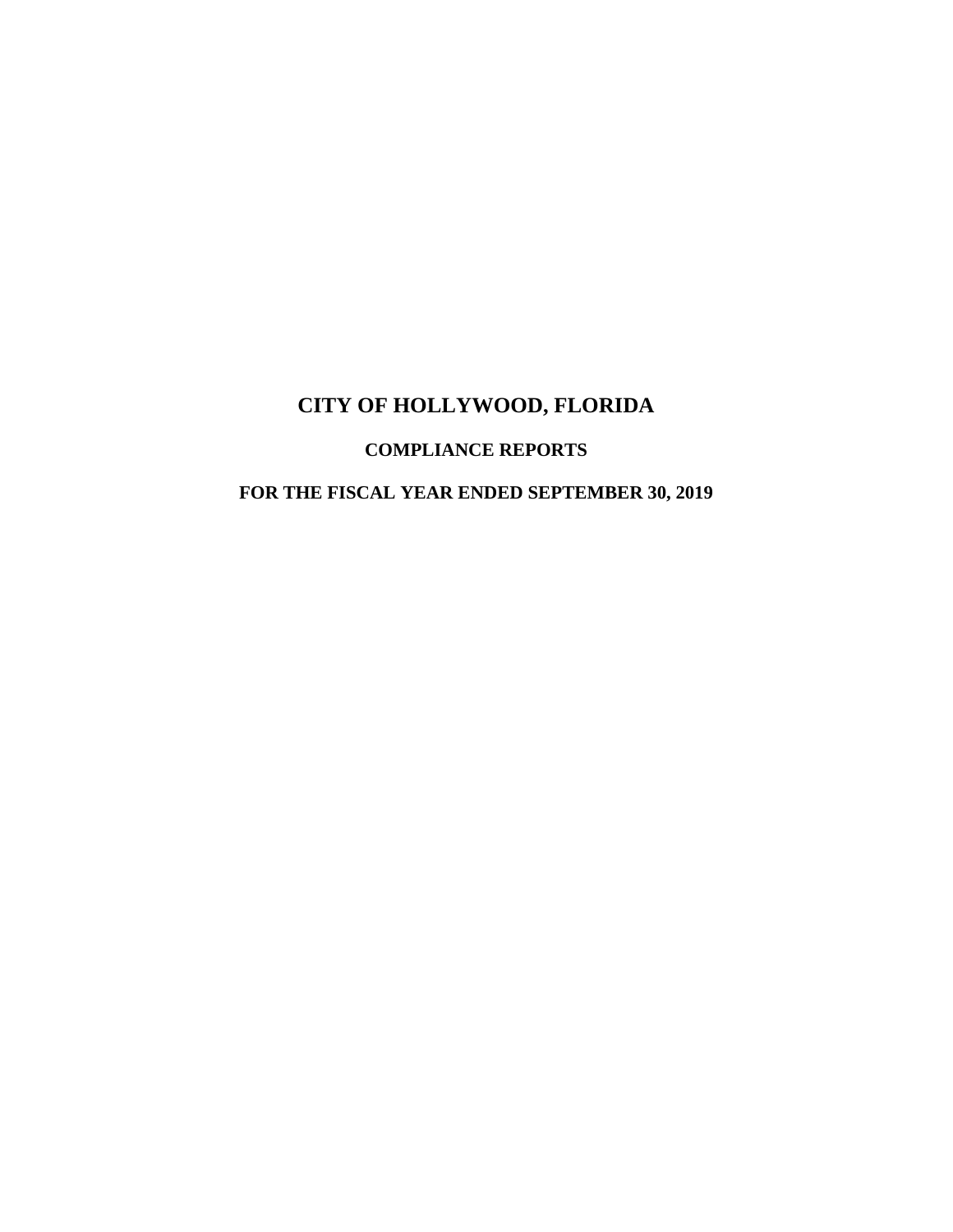# **CONTENTS**

| Independent Auditors' Report on Internal Control Over Financial Reporting and on<br><b>Compliance and Other Matters Based on an Audit of Financial Statements</b>                                                                                                                                         |
|-----------------------------------------------------------------------------------------------------------------------------------------------------------------------------------------------------------------------------------------------------------------------------------------------------------|
| <b>Independent Auditors' Report on Compliance for Each Major Federal Program</b><br>and State Project; Report on Internal Control Over Compliance; and Report<br>on the Schedule of Expenditures of Federal Awards and State Financial<br>Assistance Required by the Uniform Guidance and Chapter 10.550, |
| Schedule of Expenditures of Federal Awards and State Financial Assistance  6-7                                                                                                                                                                                                                            |
| Notes to Schedule of Expenditures of Federal Awards and State Financial Assistance  8                                                                                                                                                                                                                     |
|                                                                                                                                                                                                                                                                                                           |
|                                                                                                                                                                                                                                                                                                           |
| Management Letter in Accordance with the Rules of the Auditor General of the                                                                                                                                                                                                                              |
| Appendix A – Current Year and Prior Years Recommendations to Improve                                                                                                                                                                                                                                      |
| <b>Independent Accountants' Report on Compliance Pursuant to Section 218.415</b>                                                                                                                                                                                                                          |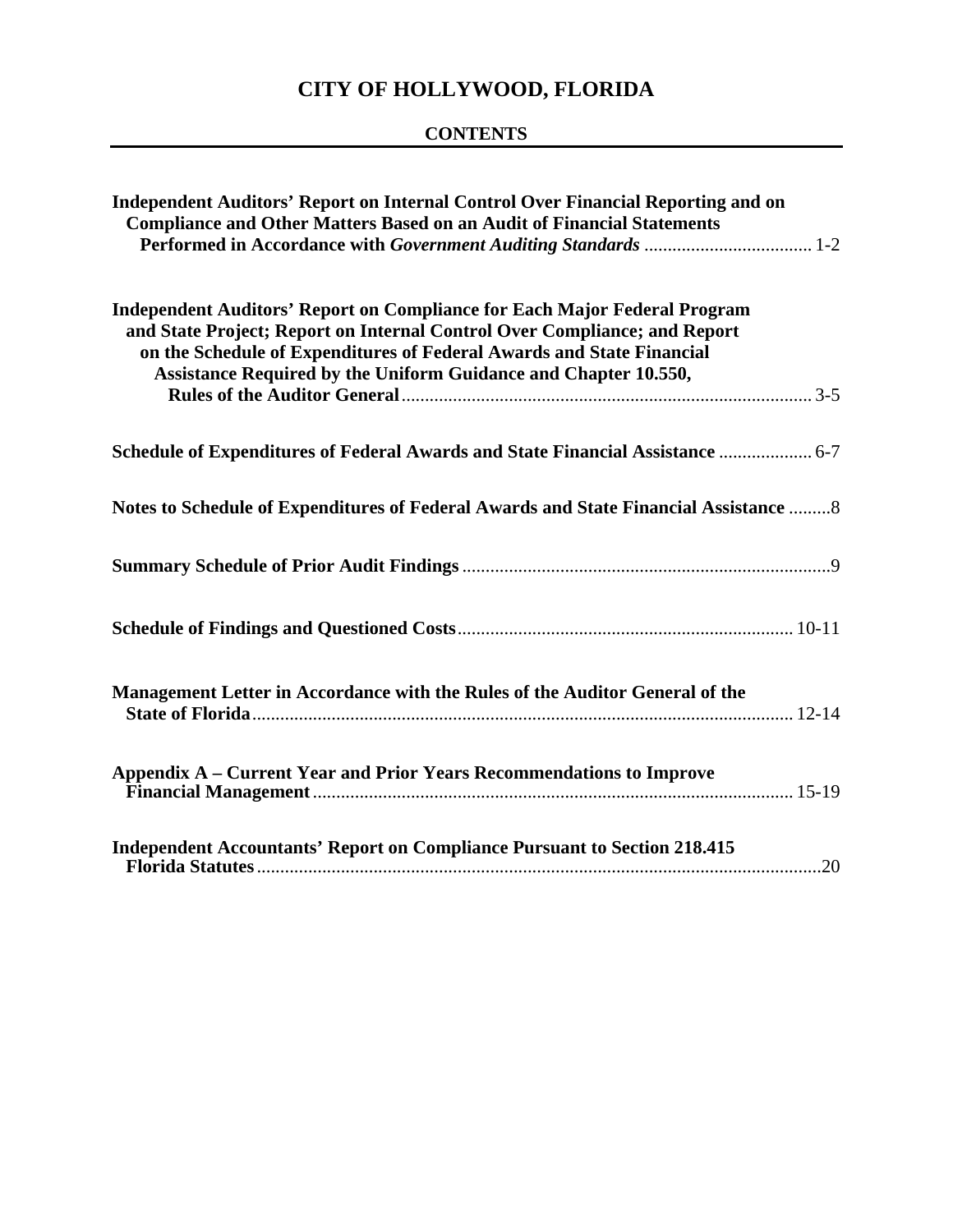

# **INDEPENDENT AUDITORS' REPORT ON INTERNAL CONTROL OVER FINANCIAL REPORTING AND ON COMPLIANCE AND OTHER MATTERS BASED ON AN AUDIT OF FINANCIAL STATEMENTS PERFORMED IN ACCORDANCE WITH** *GOVERNMENT AUDITING STANDARDS*

# To the Honorable Mayor, City Commission and City Manager **City of Hollywood, Florida**

We have audited, in accordance with the auditing standards generally accepted in the United States of America and the standards applicable to financial audits contained in *Government Auditing Standards* issued by the Comptroller General of the United States, the financial statements of the governmental activities, the business-type activities, the discretely presented component unit, each major fund and the aggregate remaining fund information of the City of Hollywood, Florida (the City), as of and for the fiscal year ended September 30, 2019, and the related notes to the financial statements, which collectively comprise the City's basic financial statements, and have issued our report thereon dated May 29 , 2020. Our report includes a reference to other auditors who audited the financial statements of the City of Hollywood Firefighters' Pension System and City of Hollywood Police Officers' Retirement System (collectively, the Plans), as described in our report on the City's financial statements. This report does not include the results of the other auditors' testing on internal control over financial reporting or compliance and other matters that are reported separately by those auditors. The financial statements of the City of Hollywood Firefighters' Pension System were not audited in accordance with *Government Auditing Standards*.

# *Internal Control Over Financial Reporting*

In planning and performing our audit of the financial statements, we considered the City's internal control over financial reporting (internal control) to determine the audit procedures that are appropriate in the circumstances for the purpose of expressing our opinions on the financial statements, but not for the purpose of expressing an opinion on the effectiveness of the City's internal control. Accordingly, we do not express an opinion on the effectiveness of the City's internal control.

A *deficiency in internal control* exists when the design or operation of a control does not allow management or employees, in the normal course of performing their assigned functions, to prevent, or detect and correct, misstatements on a timely basis. A *material weakness* is a deficiency, or a combination of deficiencies, in internal control such that there is a reasonable possibility that a material misstatement of the City's financial statements will not be prevented, or detected and corrected on a timely basis. A *significant deficiency* is a deficiency, or a combination of deficiencies, in internal control that is less severe than a material weakness, yet important enough to merit attention by those charged with governance.



1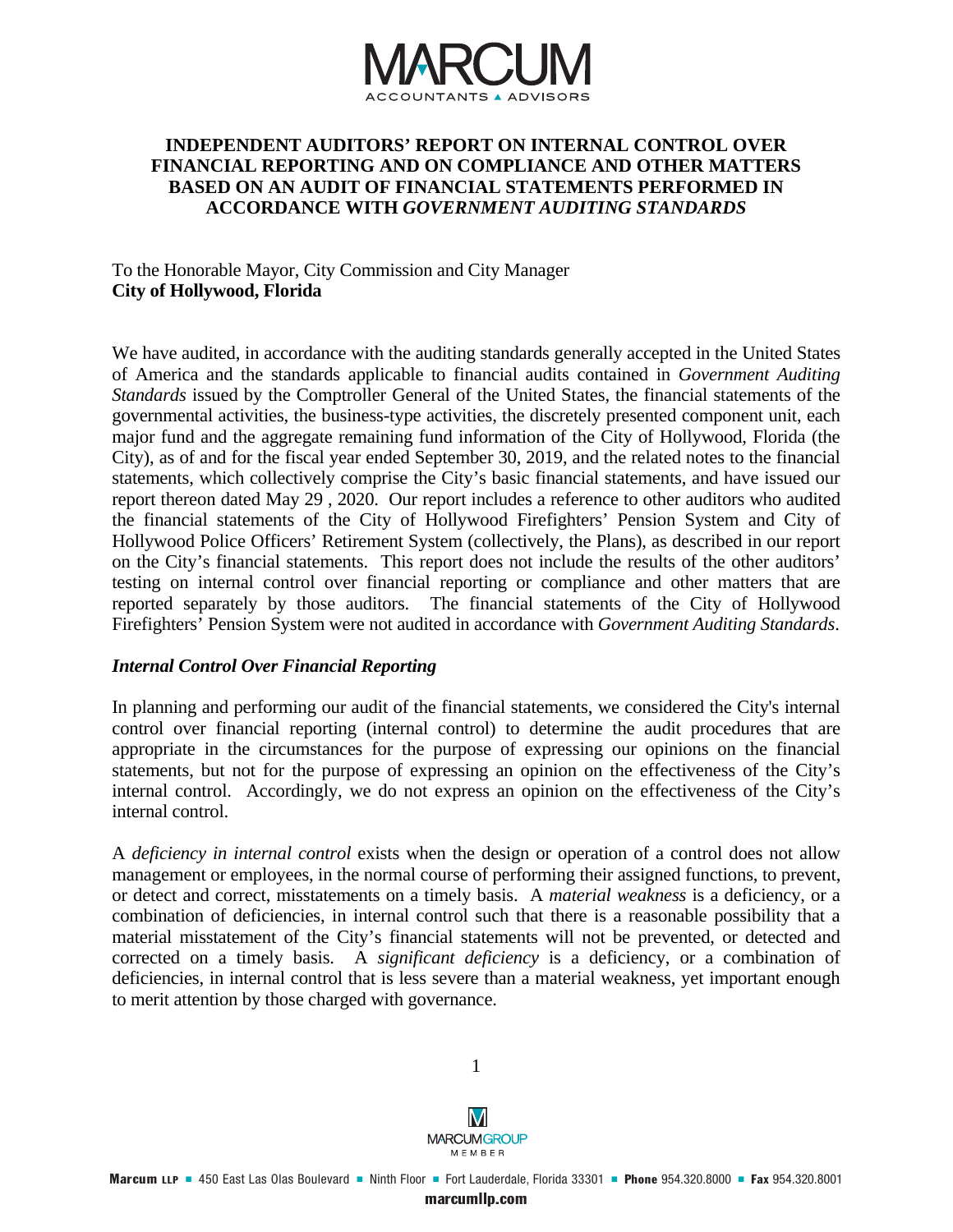Our consideration of internal control was for the limited purpose described in the first paragraph of this section and was not designed to identify all deficiencies in internal control that might be material weaknesses or significant deficiencies and therefore, material weaknesses or significant deficiencies may exist that have not been identified. Given these limitations, during our audit we did not identify any deficiencies in internal control that we consider to be material weaknesses. However, material weaknesses may exist that have not been identified.

# *Compliance and Other Matters*

As part of obtaining reasonable assurance about whether the City's financial statements are free from material misstatement, we performed tests of its compliance with certain provisions of laws, regulations, contracts, and grant agreements, noncompliance with which could have a direct and material effect on the determination of financial statement amounts. However, providing an opinion on compliance with those provisions was not an objective of our audit, and accordingly, we do not express such an opinion. The results of our tests disclosed no instances of noncompliance or other matters that are required to be reported under *Government Auditing Standards.* 

# *Purpose of this Report*

The purpose of this report is solely to describe the scope of our testing of internal control and compliance and the result of that testing, and not to provide an opinion on the effectiveness of the City's internal control or on compliance. This report is an integral part of an audit performed in accordance with *Government Auditing Standards* in considering the City's internal control and compliance. Accordingly, this communication is not suitable for any other purpose.

Marcum LLP

Fort Lauderdale, FL May 29, 2020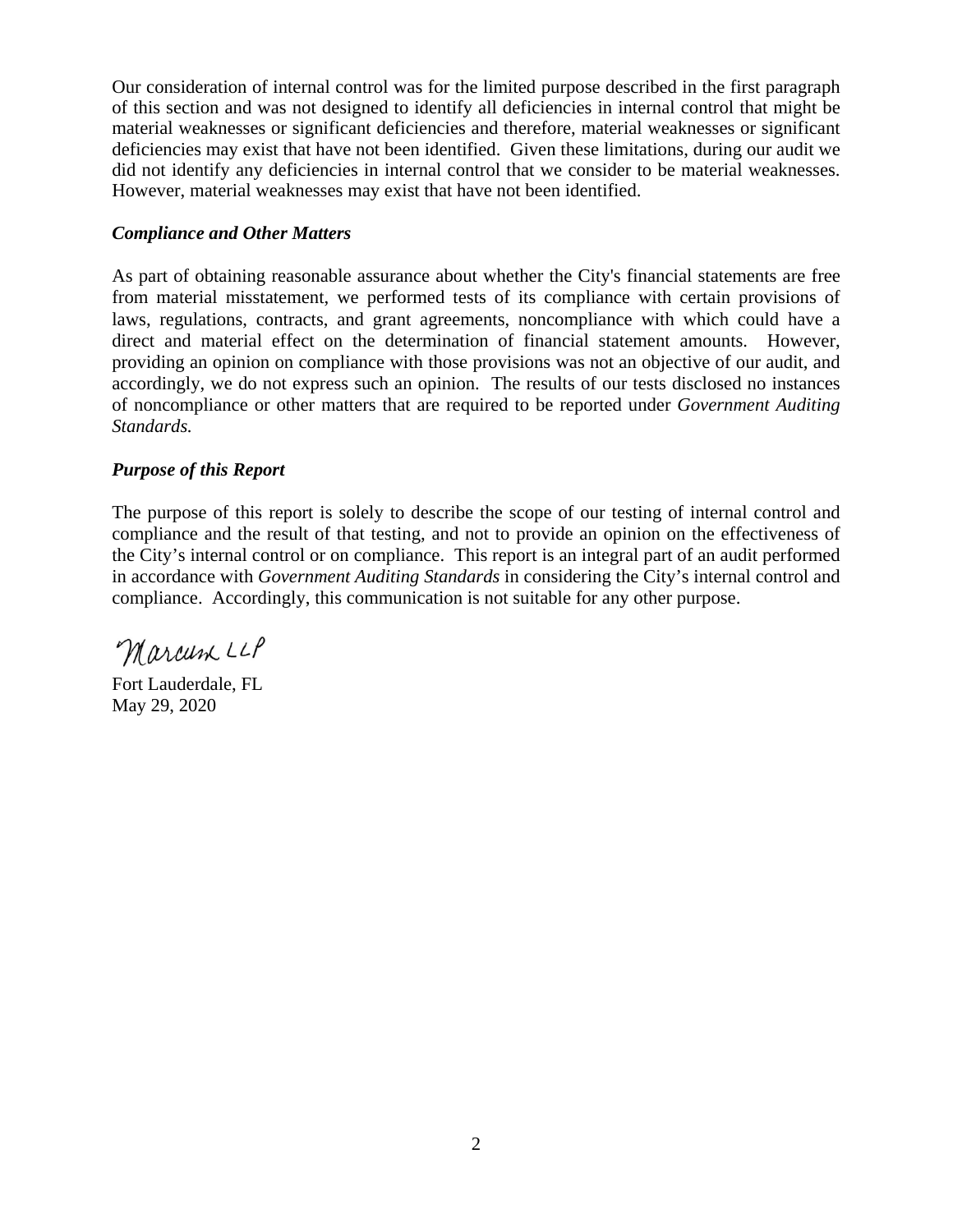

### **INDEPENDENT AUDITORS' REPORT ON COMPLIANCE FOR EACH MAJOR FEDERAL PROGRAM AND STATE PROJECT; REPORT ON INTERNAL CONTROL OVER COMPLIANCE; AND REPORT ON THE SCHEDULE OF EXPENDITURES OF FEDERAL AWARDS AND STATE FINANCIAL ASSISTANCE REQUIRED BY THE UNIFORM GUIDANCE AND CHAPTER 10.550, RULES OF THE AUDITOR GENERAL**

To the Honorable Mayor, City Commission and City Manager **City of Hollywood, Florida** 

#### *Report on Compliance for Each Major Federal Program and State Project*

We have audited the City of Hollywood, Florida's (the City) compliance with the types of compliance requirements described in the *OMB Compliance Supplement,* and the requirements described in the *State of Florida Department of Financial Services'* State Projects Compliance Supplement, that could have a direct and material effect on the City's major federal program and state project for the fiscal year ended September 30, 2019. The City's major federal program and state project are identified in the summary of auditor's results section of the accompanying schedule of findings and questioned costs.

#### *Management's Responsibility*

Management is responsible for compliance with federal and state statutes, regulations, and the terms and conditions of its federal awards and state projects applicable to its federal programs and state projects.

# *Auditors' Responsibility*

Our responsibility is to express an opinion on compliance for the City's major federal programs and state project based on our audit of the types of compliance requirements referred to above. We conducted our audit of compliance in accordance with auditing standards generally accepted in the United States of America; the standards applicable to financial audits contained in *Government Auditing Standards,* issued by the Comptroller General of the United States; the audit requirements of Title 2 U.S. *Code of Federal Regulations Part 200, Uniform Administrative Requirements, Cost Principles, and Audit Requirements for Federal Awards*  (Uniform Guidance) and Chapter 10.550, Rules of the Auditor General. Those standards, the Uniform Guidance, and Chapter 10.550, Rules of the Auditor General require that we plan and perform the audit to obtain reasonable assurance about whether noncompliance with the types of compliance requirements referred to above that could have a direct and material effect on a major federal program or state project occurred. An audit includes examining, on a test basis, evidence about the City's compliance with those requirements and performing such other procedures as we considered necessary in the circumstances.

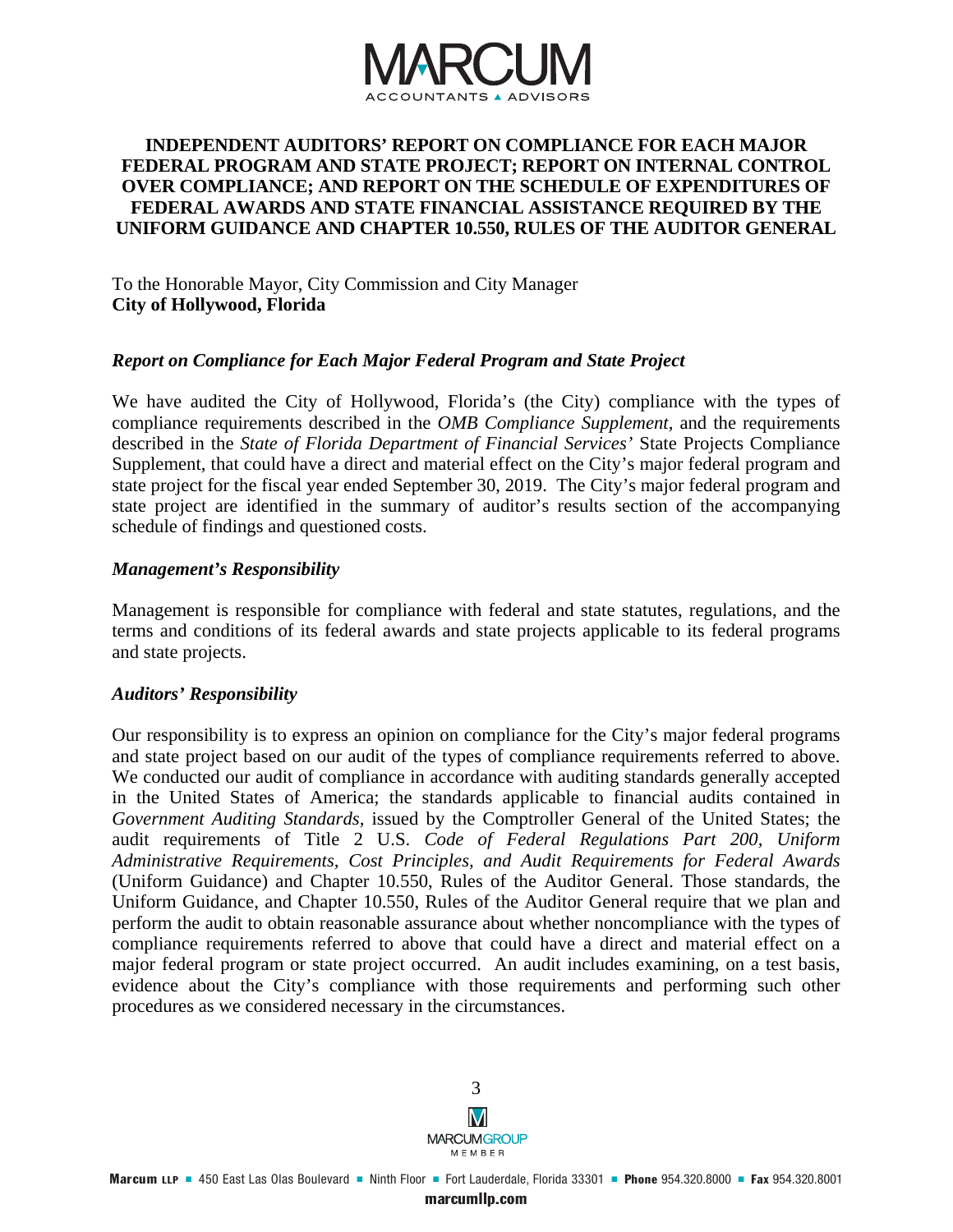We believe that our audit provides a reasonable basis for our opinion on compliance for each major federal program and state project. However, our audit does not provide a legal determination of the City's compliance.

# *Opinion on Each Major Federal Program and State Project*

In our opinion, the City complied, in all material respects, with the types of compliance requirements referred to above that could have a direct and material effect on its major federal program and its state project for the fiscal year ended September 30, 2019.

# *Report on Internal Control Over Compliance*

Management of the City is responsible for establishing and maintaining effective internal control over compliance with the types of compliance requirements referred to above. In planning and performing our audit of compliance, we considered the City's internal control over compliance with the types of requirements that could have a direct and material effect on each major federal program or state project to determine the auditing procedures that are appropriate in the circumstances for the purpose of expressing an opinion on compliance for each major federal program and state project and to test and report on internal control over compliance in accordance with the Uniform Guidance and Chapter 10.550, Rules of the Auditor General, but not for the purpose of expressing an opinion on the effectiveness of internal control over compliance. Accordingly, we do not express an opinion on the effectiveness of the City's internal control over compliance.

A *deficiency in internal control over compliance* exists when the design or operation of a control over compliance does not allow management or employees, in the normal course of performing their assigned functions, to prevent, or detect and correct, noncompliance with a type of compliance requirement of a federal program or state project on a timely basis. A *material weakness in internal control over compliance* is a deficiency, or combination of deficiencies, in internal control over compliance, such that there is a reasonable possibility that material noncompliance with a type of compliance requirement of a federal program or state project will not be prevented, or detected and corrected, on a timely basis. A *significant deficiency in internal control over compliance* is a deficiency, or a combination of deficiencies, in internal control over compliance with a type of compliance requirement of a federal program or state project that is less severe than a material weakness in internal control over compliance, yet important enough to merit attention by those charged with governance.

Our consideration of internal control over compliance was for the limited purpose described in the first paragraph of this section and was not designed to identify all deficiencies in internal control over compliance that might be material weaknesses or significant deficiencies. We did not identify any deficiencies in internal control over compliance that we consider to be material weaknesses. However, material weaknesses may exist that have not been identified.

The purpose of this report on internal control over compliance is solely to describe the scope of our testing of internal control over compliance and the results of that testing based on the requirements of the Uniform Guidance and Chapter 10.550, Rules of the Auditor General. Accordingly, this report is not suitable for any other purpose.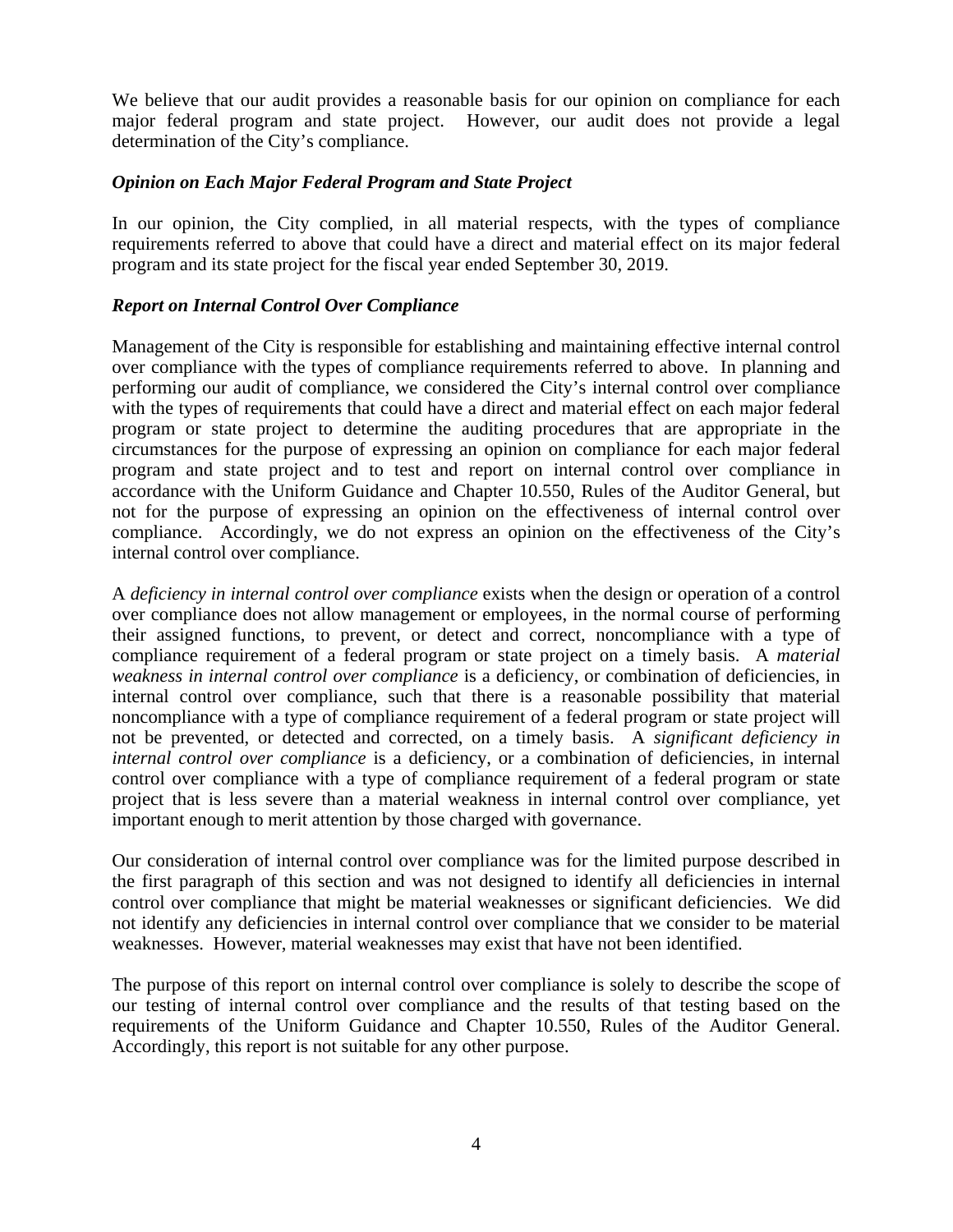# *Report on Schedule of Expenditures of Federal Awards and State Financial Assistance Required by the Uniform Guidance and Chapter 10.550 Rules of the Auditor General*

We have audited the financial statements of the governmental activities, the business-type activities, the discretely presented component unit, each major fund, and the aggregate remaining fund information of the City as of and for the fiscal year ended September 30, 2019, and the related notes to the financial statements, which collectively comprise the City's basic financial statements. We issued our report thereon dated May 29, 2020, which contained unmodified opinions on those financial statements. Our report includes reference to other auditors. Our audit was conducted for the purpose of forming opinions on the financial statements that collectively comprise the basic financial statements. The accompanying schedule of expenditures of federal awards and state financial assistance is presented for purposes of additional analysis as required by the Uniform Guidance and Chapter 10.550, Rules of the Auditor General, and is not a required part of the basic financial statements. Such information is the responsibility of management and was derived from and relates directly to the underlying accounting and other records used to prepare the basic financial statements. The information has been subjected to the auditing procedures applied in the audit of the financial statements and certain additional procedures, including comparing and reconciling such information directly to the underlying accounting and other records used to prepare the basic financial statements or to the basic financial statements themselves, and other additional procedures in accordance with auditing standards generally accepted in the United States of America. In our opinion, the schedule of expenditures of federal awards and state financial assistance is fairly stated in all material respects in relation to the basic financial statements as a whole.

Marcum LLP

Fort Lauderdale, FL May 29, 2020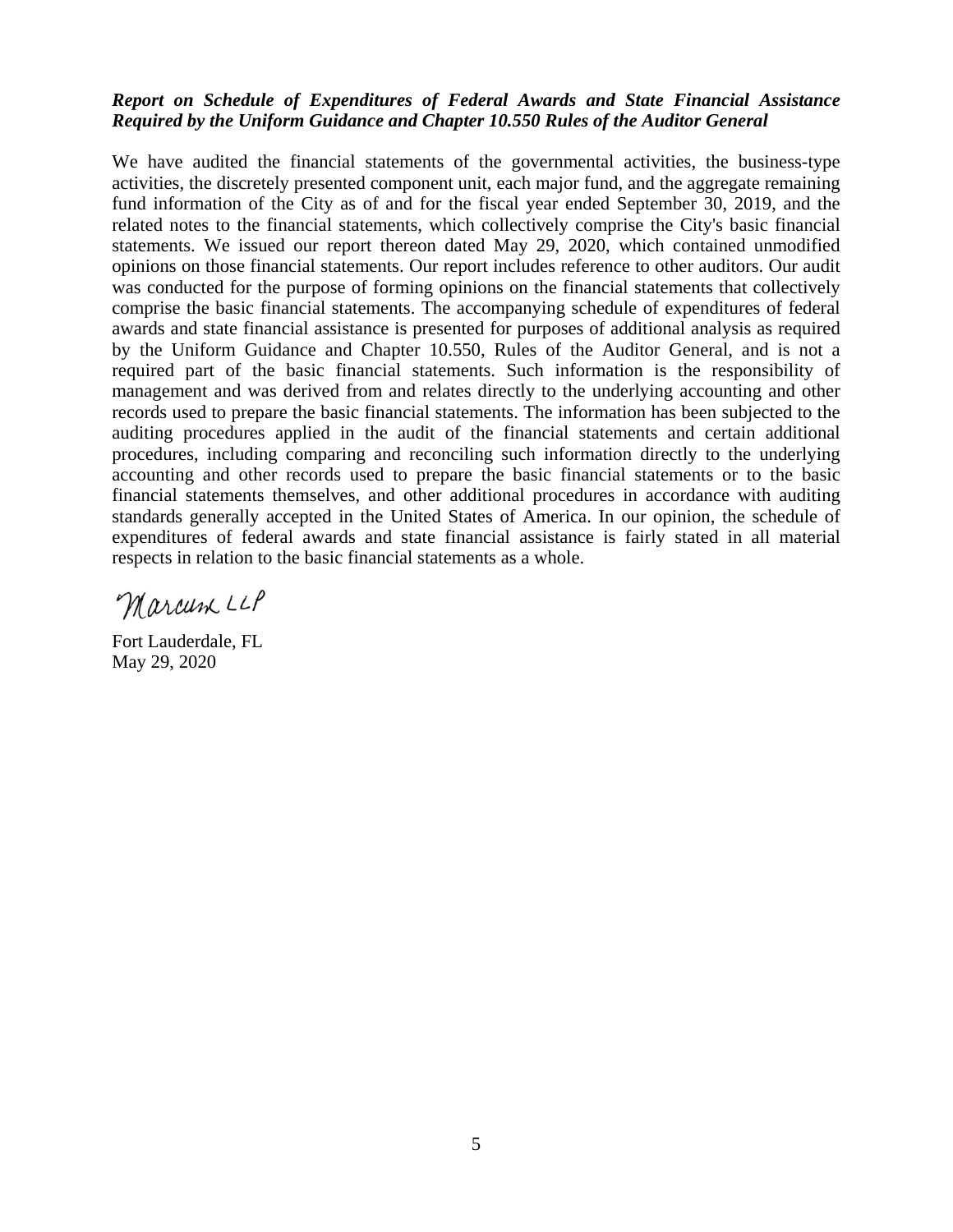# **CITY OF HOLLYWOOD, FLORIDA SCHEDULE OF EXPENDITURES OF FEDERAL AWARDS AND STATE FINANCIAL ASSISTANCE FISCAL YEAR ENDED SEPTEMBER 30, 2019**

| Federal/State Grantor,<br>Pass Through Entity,<br><b>Program Title</b>                                                               | Federal<br><b>CFDA/</b><br><b>State</b><br><b>CFSA</b><br>Number | Grant/<br>Contract<br>Number                | Passed<br>through to<br><b>Subrecipients</b> | <b>Funds</b><br>Expended |
|--------------------------------------------------------------------------------------------------------------------------------------|------------------------------------------------------------------|---------------------------------------------|----------------------------------------------|--------------------------|
| <b>FEDERAL GRANTS:</b>                                                                                                               |                                                                  |                                             |                                              |                          |
| U.S. Department of Housing and Urban Development:                                                                                    |                                                                  |                                             |                                              |                          |
| <b>Direct Programs:</b><br><b>CDBG - Entitlement Grants Cluster:</b>                                                                 |                                                                  |                                             |                                              |                          |
| Community Development Block Grant - Year XXXX                                                                                        | 14.218                                                           | B-13-MC-12-0009                             | \$                                           | \$<br>3.075              |
| Community Development Block Grant - Year XXXXI                                                                                       | 14.218                                                           | B-14-MC-12-0009                             |                                              | 37,014                   |
| Community Development Block Grant - Year XXXXII                                                                                      | 14.218                                                           | B-15-MC-12-0009                             |                                              | 500                      |
| Community Development Block Grant - Year XXXXIII                                                                                     | 14.218                                                           | B-16-MC-12-0009                             |                                              | 5,712                    |
| Community Development Block Grant - Year XXXXIV                                                                                      | 14.218                                                           | B-17-MC-12-0009                             |                                              | 11,577                   |
| Community Development Block Grant - Year XXXXV                                                                                       | 14.218                                                           | B-18-MC-12-0009                             | 74,937                                       | 609,700                  |
| Neighborhood Stabilization Program - HERA                                                                                            | 14.218                                                           | B-08-MN-12-0010                             |                                              | 370,950                  |
| <b>TOTAL Community Development Block Grant - Entitlement Grants Cluster</b>                                                          |                                                                  |                                             | 74,937                                       | 1,038,528                |
| Direct Programs:                                                                                                                     |                                                                  |                                             |                                              |                          |
| HOME Investment Partnership Program Grant                                                                                            | 14.239                                                           | M13-MC-12-0227                              | 75,674                                       | 75,674                   |
| HOME Investment Partnership Program Grant                                                                                            | 14.239                                                           | M15-MC-12-0227                              |                                              | 15,355                   |
| HOME Investment Partnership Program Grant                                                                                            | 14.239                                                           | M16-MC-12-0227                              |                                              | 84,000                   |
| HOME Investment Partnership Program Grant                                                                                            | 14.239                                                           | M17-MC-12-0227                              |                                              | 47                       |
| HOME Investment Partnership Program Grant                                                                                            | 14.239                                                           | M18-MC-12-0227                              |                                              | 94,684                   |
| <b>TOTAL HOME Investment Partnerships Program</b>                                                                                    |                                                                  |                                             | 75,674                                       | 269,760                  |
| Direct Program:                                                                                                                      |                                                                  |                                             |                                              |                          |
| Community Development Block Grants Section 108 Loan Guarantees                                                                       | 14.248                                                           | B-97-MC-12-2009                             |                                              | 500,000                  |
| <b>TOTAL U.S. Department of Housing and Urban Development</b>                                                                        |                                                                  |                                             | 150.611                                      | 1,808,288                |
| U.S. Department of Justice:                                                                                                          |                                                                  |                                             |                                              |                          |
| Direct Program:<br>Federal Equitable Sharing Agreement                                                                               | 16.922                                                           | FL0060500                                   |                                              | 308,285                  |
| Indirect Programs:<br>Passed through the State of Florida, Department of Legal Affairs:<br>Victims of Crime Act Grant (VOCA) - FY 19 | 16.575                                                           | VOCA-2018-City of<br>Hollywood Police-00107 |                                              | 69,858                   |
| Passed through the Broward County Sheriff's Office:<br>Edward Byrne Justice Assistance Grant (JAG) Program - FY 2016                 | 16.738                                                           | 2016-DJ-BX-0574                             |                                              | 46,753                   |
| <b>TOTAL U.S. Department of Justice</b>                                                                                              |                                                                  |                                             | $\sim$                                       | 424,896                  |
| U.S. Department of Transportation:                                                                                                   |                                                                  |                                             |                                              |                          |
| Indirect Programs:<br>Passed through the State of Florida, Department of Transportation:                                             |                                                                  |                                             |                                              |                          |
| Highway Planning and Construction Cluster:                                                                                           |                                                                  |                                             |                                              |                          |
| Colbert Elementary Safe Routes to School                                                                                             | 20.205                                                           | 436921-1-58-01/                             |                                              | 674,827                  |
| <b>TOTAL Highway Planning and Construction Cluster</b>                                                                               |                                                                  | Contract G0V31                              |                                              | 674,827                  |
|                                                                                                                                      |                                                                  |                                             |                                              |                          |
| <b>Highway Safety Cluster:</b><br>State and Community Highway Traffic Safety Program - Speed and<br><b>Aggressive Driving Grant</b>  | 20.600                                                           | SC-19-13-09/<br>Contract G1376              |                                              | 40,000                   |
| <b>TOTAL Highway Safety Cluster</b>                                                                                                  |                                                                  |                                             | $\blacksquare$                               | 40,000                   |
| <b>TOTAL U.S. Department of Transportation</b>                                                                                       |                                                                  |                                             |                                              | 714,827                  |
| U.S. Department of Treasury                                                                                                          |                                                                  |                                             |                                              |                          |
|                                                                                                                                      |                                                                  |                                             |                                              |                          |
| Direct Program:                                                                                                                      |                                                                  |                                             |                                              |                          |
| Federal Equitable Sharing Program                                                                                                    | 21.016                                                           |                                             |                                              | 319,901                  |
| <b>TOTAL U.S. Department of Treasury</b>                                                                                             |                                                                  |                                             |                                              | 319,901                  |
|                                                                                                                                      |                                                                  |                                             |                                              | (Continued)              |

6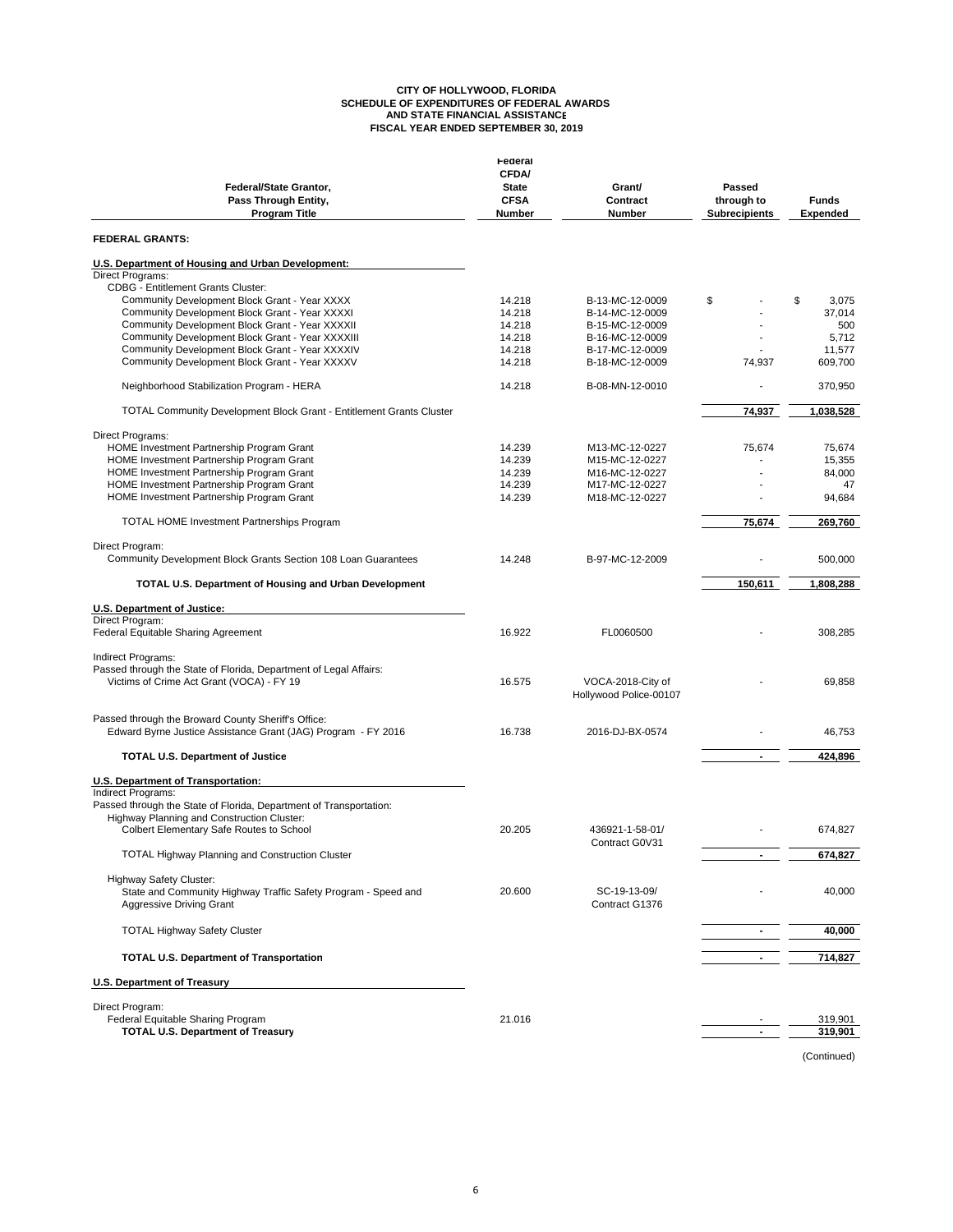# **CITY OF HOLLYWOOD, FLORIDA SCHEDULE OF EXPENDITURES OF FEDERAL AWARDS AND STATE FINANCIAL ASSISTANCE FISCAL YEAR ENDED SEPTEMBER 30, 2019**

| Federal/State Grantor,<br>Pass Through Entity,<br><b>Program Title</b>                                                                                          | Federal<br><b>CFDA/</b><br><b>State</b><br><b>CFSA</b><br>Number | Grant/<br>Contract<br>Number     | Passed<br>through to<br><b>Subrecipients</b> | <b>Funds</b><br><b>Expended</b> |
|-----------------------------------------------------------------------------------------------------------------------------------------------------------------|------------------------------------------------------------------|----------------------------------|----------------------------------------------|---------------------------------|
| U.S. Department of Environmental Protection Agency:<br>Indirect Program:                                                                                        |                                                                  |                                  |                                              |                                 |
| Passed through the State of Florida, Department of Environmental Protection:<br>Drinking Water State Revolving Fund Cluster:                                    |                                                                  |                                  |                                              |                                 |
| Capitalization Grants for Drinking Water State Revolving Fund                                                                                                   | 66.468                                                           | DW060470                         |                                              | 7,095,342                       |
| <b>TOTAL Drinking Water State Revolving Fund Cluster</b>                                                                                                        |                                                                  |                                  |                                              | 7,095,342                       |
| <b>TOTAL U.S. Department of Environmental Protection</b>                                                                                                        |                                                                  |                                  |                                              | 7,095,342                       |
| U.S. Department of Homeland Security:                                                                                                                           |                                                                  |                                  |                                              |                                 |
| Direct Program:                                                                                                                                                 |                                                                  |                                  |                                              |                                 |
| 2017 Assistance to Firefighters Grant                                                                                                                           | 97.044                                                           | EMW-2017-FO-04302                |                                              | 95,200                          |
| 2015 Staffing for Adequate Fire and Emergency Response (SAFER)                                                                                                  | 97.083                                                           | EMW-2015-FH-00128                |                                              | 275,529                         |
| Indirect Program:<br>Passed through the State of Florida, Division on Emergency Management and City<br>of Miami:                                                |                                                                  |                                  |                                              |                                 |
| Urban Area Security Initiative (UASI) - FY 17                                                                                                                   | 97.067                                                           | 18-DS-X3-11-23-02-376            |                                              | 114,954                         |
| Passed through the City of Miami:<br>Complex Coordinated Terrorist Attacks (CCTA) Grant Program - Urban Area<br>Security Initiative - Heat Shield Grant - FY 19 | 97.133                                                           | EMW-2016-GR-00097-S01            |                                              | 8,232                           |
| Passed through the State of Florida, Division of Emergency Management:<br>FEMA Disaster Assistance - IRMA                                                       | 97.036                                                           | 4337DR                           |                                              | 9,951,499                       |
| <b>TOTAL U.S. Department of Homeland Security</b>                                                                                                               |                                                                  |                                  | $\blacksquare$                               | 10,445,414                      |
| <b>TOTAL EXPENDITURES OF FEDERAL AWARDS</b>                                                                                                                     |                                                                  |                                  | 150,611                                      | \$20,808,668                    |
| <b>STATE GRANTS:</b>                                                                                                                                            |                                                                  |                                  |                                              |                                 |
| <b>State of Florida, Housing Finance Corporation</b>                                                                                                            |                                                                  |                                  |                                              |                                 |
| Direct Program:<br>State Housing Initiatives Partnership (SHIP) Program<br><b>Total State of Florida, Housing Finance Corporation</b>                           | 40.901                                                           | 225001                           | 63,698<br>63.698                             | 1,273,953<br>1,273,953          |
| State of Florida, Department of Environmental Protection:                                                                                                       |                                                                  |                                  |                                              |                                 |
| <b>Direct Programs:</b><br>City of Hollywood Marina Boat Ramp Resiliency Improvements                                                                           | 37.098                                                           | R1805                            |                                              | 75,950                          |
| Total State of Florida, Department of Environmental Protection                                                                                                  |                                                                  |                                  |                                              | 75,950                          |
| State of Florida, Department of Transportation:                                                                                                                 |                                                                  |                                  |                                              |                                 |
| Direct Program:<br>Hollywood Service Development Grant - Trolley Grant<br>Total State of Florida, Department of Transportation:                                 | 55.012                                                           | ARD59 / 434973-1-84-01           | $\sim$                                       | 39,498<br>39,498                |
|                                                                                                                                                                 |                                                                  |                                  |                                              |                                 |
| State of Florida, Department of Elder Affairs:<br>Indirect Programs:                                                                                            |                                                                  |                                  |                                              |                                 |
| Passed through the Areawide Council on Aging of Broward County, Inc.:                                                                                           |                                                                  |                                  |                                              |                                 |
| Local Service Programs - Elderly Grant 2018-2019<br>Local Service Programs - Elderly Grant 2019-2020                                                            | 65.009<br>65.009                                                 | JL 118-29-2019<br>JL 119-29-2020 |                                              | 156,992<br>14,351               |
| Total State of Florida, Department of Elder Affairs                                                                                                             |                                                                  |                                  |                                              | 171,343                         |
| State of Florida, Fish and Wildlife Conservation Commission                                                                                                     |                                                                  |                                  |                                              |                                 |
| Direct Program:<br>City of Hollywood, Derelict Vessel Removal Project                                                                                           | 77.005                                                           | FWC - 17326                      |                                              | 14,085                          |
| Total State of Florida, Fish and Wildlife Conservation Commission                                                                                               |                                                                  |                                  |                                              | 14,085                          |
| TOTAL EXPENDITURES OF STATE FINANCIAL ASSISTANCE                                                                                                                |                                                                  |                                  | 63,698                                       | 1,574,829                       |
|                                                                                                                                                                 |                                                                  |                                  |                                              |                                 |

See accompanying notes to schedule of federal awards and state financial assistance.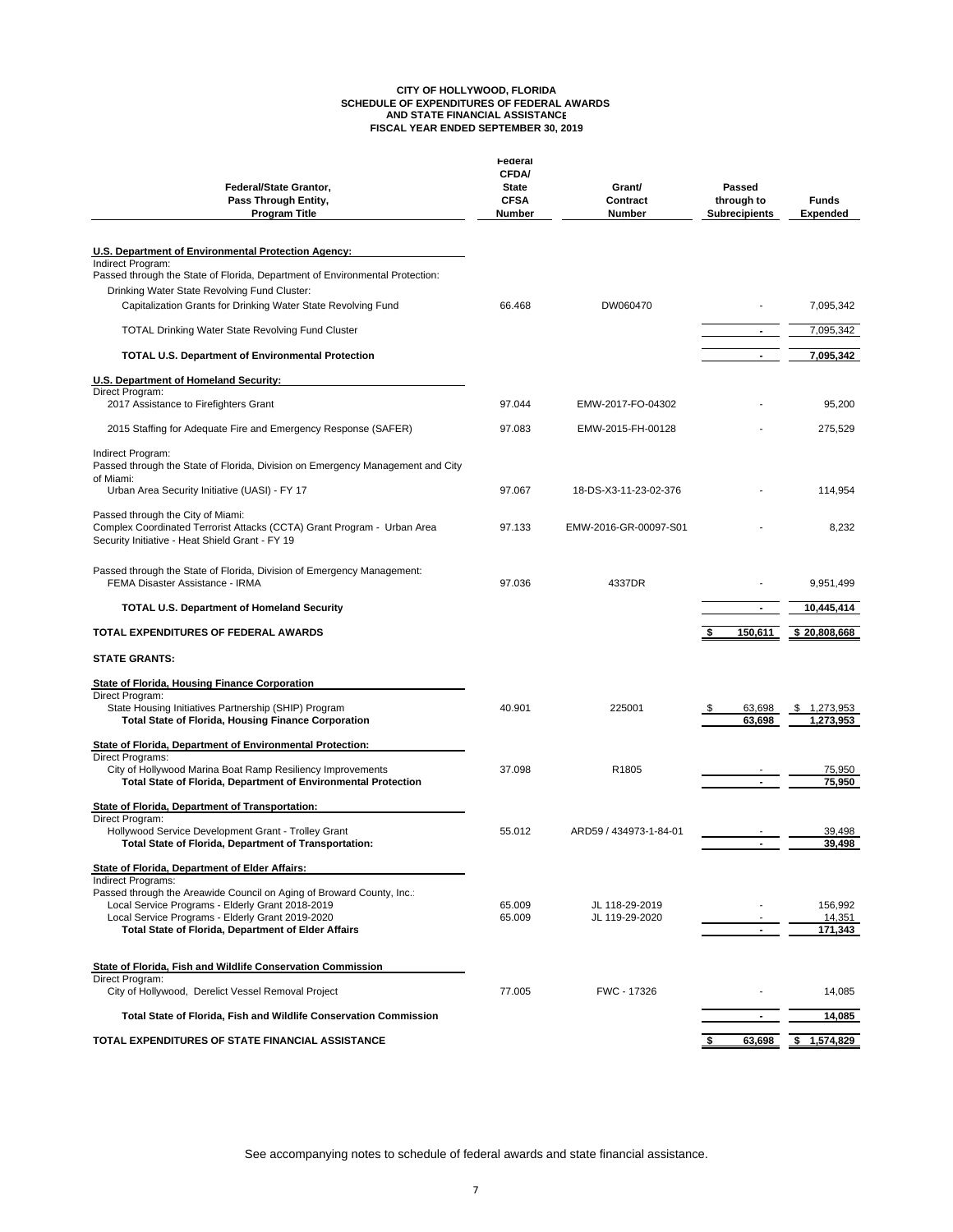# **NOTES TO SCHEDULE OF EXPENDITURES OF FEDERAL AWARDS AND STATE FINANCIAL ASSISTANCE**

#### **FOR THE FISCAL YEAR ENDED SEPTEMBER 30, 2019**

#### **NOTE 1 – BASIS OF PRESENTATION**

The accompanying schedule of expenditures of federal awards and state financial assistance (the Schedule) includes the federal and state grant activity of the City of Hollywood, Florida (the City) under programs of the federal government and the State of Florida for the fiscal year ended September 30, 2019. The information in this Schedule is presented in accordance with the requirements of Title 2 U.S. Code of Federal Regulations, Part 200*, Uniform Administrative Requirements, Cost Principles, and Audit Requirements for Federal Awards* (Uniform Guidance), and Chapter 10.550, Rules of the Auditor General*.* Because the Schedule presents only a selected portion of the operations of the City, it is not intended to and does not present the financial position, changes in net position/fund balance or cash flows of the City.

#### **NOTE 2 – SUMMARY OF SIGNIFICANT ACCOUNTING POLICIES**

Expenditures reported on the Schedule are reported on the accrual basis of accounting. Such expenditures are recognized following the cost principles contained in the Uniform Guidance, wherein certain types of expenditures are not allowable or are limited as to reimbursement.

# **NOTE 3 – INDIRECT COST RATE**

The City has not elected to use the 10-percent de minimis indirect cost rate allowed under the Uniform Guidance.

### **NOTE 4 – OUTSTANDING LOANS WITH CONTINUING COMPLIANCE REQUIREMENTS**

On July 19, 2002, the City received a \$5,585,000 loan commitment from the U.S. Department of Housing and Urban Development (HUD) Section 108 Loan Guarantee Program. As of September 30, 2019, the outstanding loan balance is \$200,000.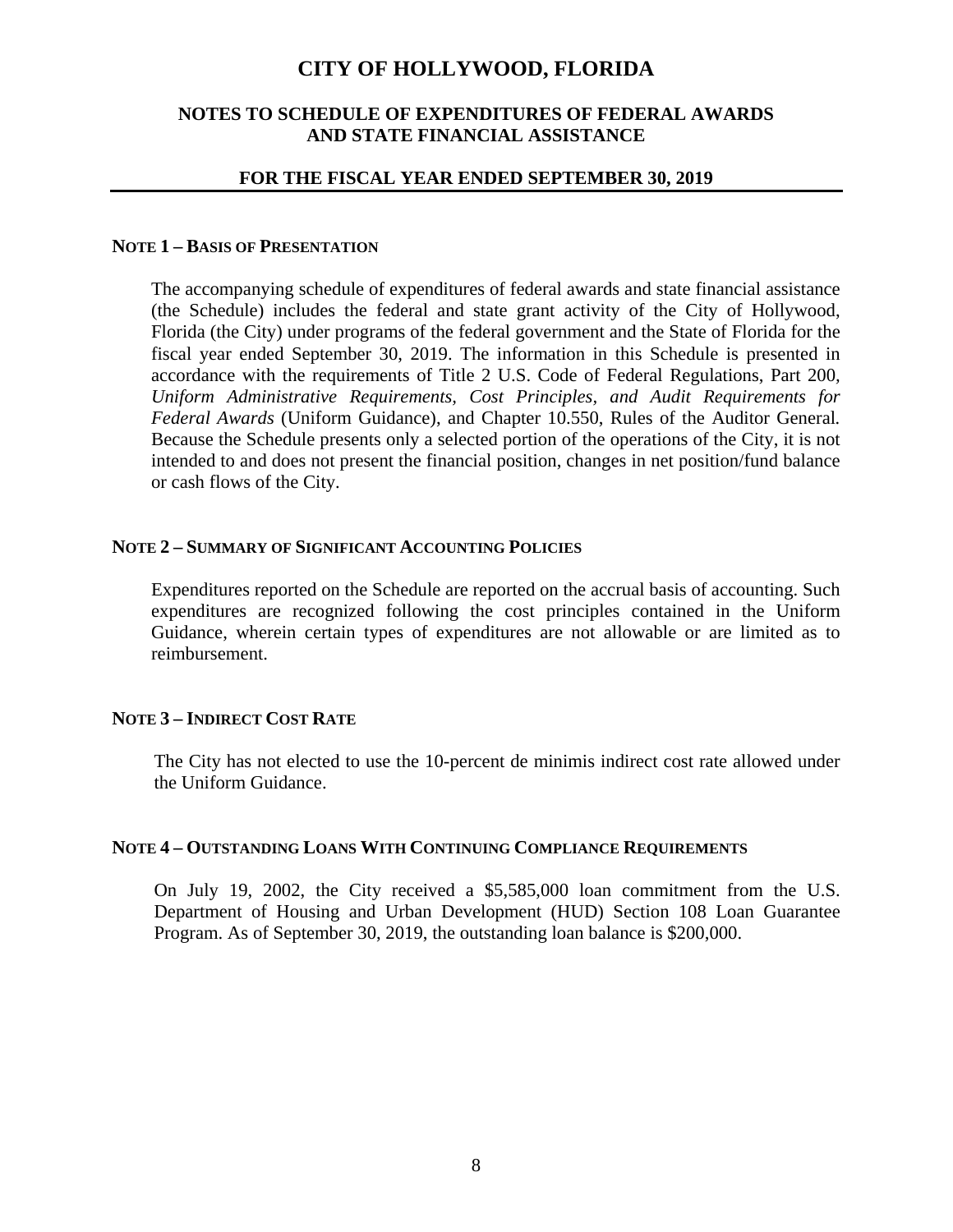# **SUMMARY SCHEDULE OF PRIOR AUDIT FINDINGS**

# **FOR THE FISCAL YEAR ENDED SEPTEMBER 30, 2019**

# **I. PRIOR YEAR FINANCIAL STATEMENT FINDINGS**

#### **SIGNIFICANT DEFICIENCY**

2018-001 – Non-deferral of Revenue Recognition for Special Programs and Local Housing Assistance (SHIP) Fund was not repeated in the current year.

# **II. PRIOR YEAR FEDERAL AWARDS AND STATE PROJECTS FINDINGS AND QUESTIONED COSTS**

None.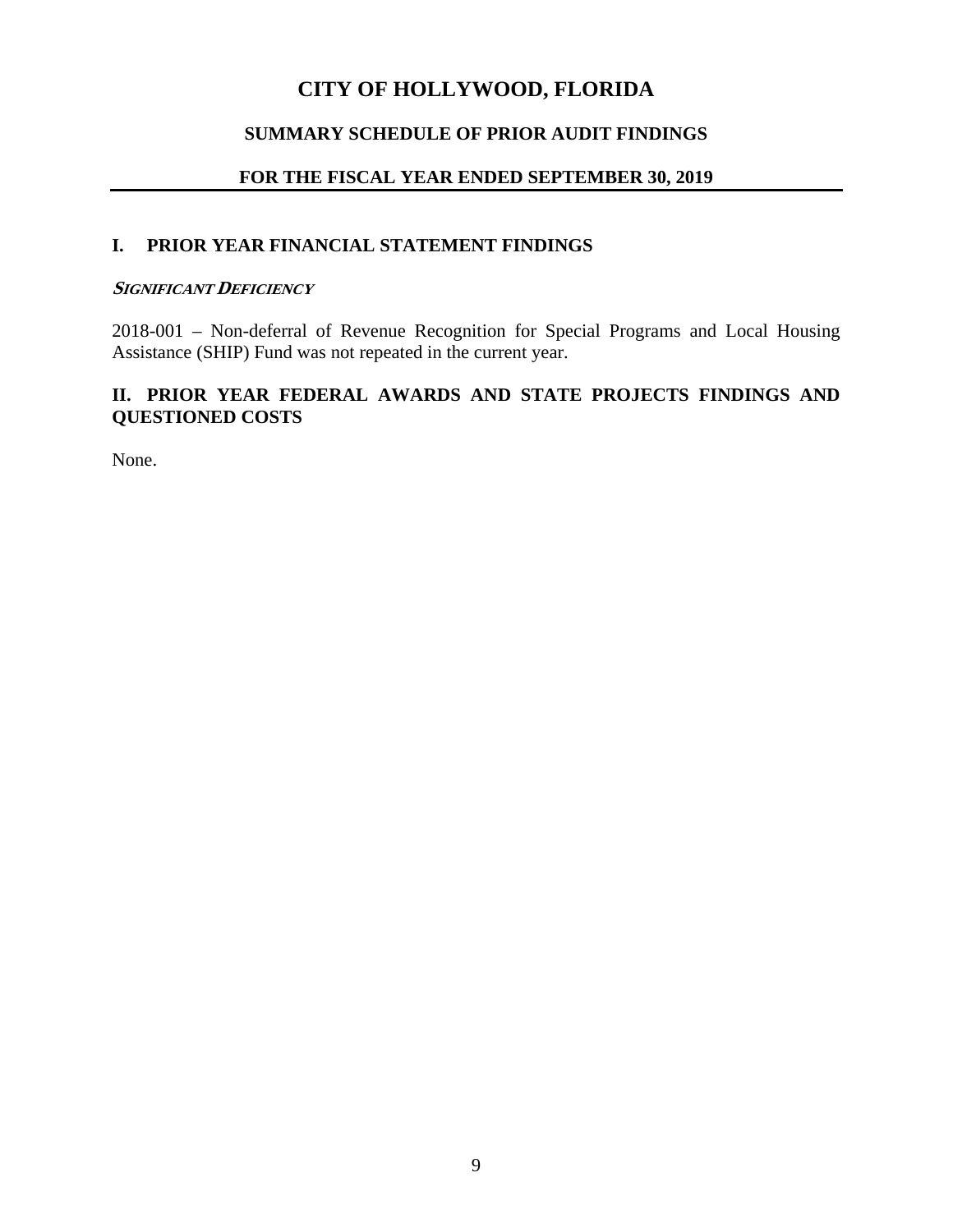# **SCHEDULE OF FINDINGS AND QUESTIONED COSTS**

# **FOR THE FISCAL YEAR ENDED SEPTEMBER 30, 2019**

# **SECTION I – SUMMARY OF AUDITORS' RESULTS**

# *Financial Statements*

| Type of auditors' report issued on whether the financial<br>Statements audited were prepared in accordance with GAAP: |                           |  | <b>Unmodified Opinion</b> |
|-----------------------------------------------------------------------------------------------------------------------|---------------------------|--|---------------------------|
| Internal control over financial reporting:                                                                            |                           |  |                           |
| Material weakness(es) identified?                                                                                     | Yes X No                  |  |                           |
| Significant deficiency (ies) identified?                                                                              |                           |  | Yes X None reported       |
| Non-compliance material to financial statements noted?                                                                | Yes X No                  |  |                           |
| <b>Federal Award and State Project</b>                                                                                |                           |  |                           |
| Internal control over major programs:                                                                                 |                           |  |                           |
| Material weakness(es) identified?                                                                                     | Yes X No                  |  |                           |
| Significant deficiency (ies) identified?                                                                              |                           |  | Yes X None reported       |
| Type of auditors' report issued on compliance for                                                                     |                           |  |                           |
| major programs:                                                                                                       | <b>Unmodified Opinion</b> |  |                           |
| Any audit findings disclosed that are required to be                                                                  |                           |  |                           |
| reported in accordance with CFR $200.516(a)$                                                                          |                           |  |                           |
| or Chapter 10.557, Rules of the Auditor General?                                                                      | Yes.                      |  | N <sub>0</sub>            |
|                                                                                                                       |                           |  |                           |

Identification of major programs/project:

| CFDA No. | Federal Program or Cluster                                 |
|----------|------------------------------------------------------------|
| 97.036   | Division of Emergency Management –                         |
|          | Disaster Relief Funding, Hurricane Irma                    |
| CSFA No. | <b>State Project</b>                                       |
| 40.901   | <b>State Housing Initiatives Partnership Program Grant</b> |
|          |                                                            |

| Dollar threshold used to distinguish between Type A and<br>Type B programs – Federal |          | \$750,000 |
|--------------------------------------------------------------------------------------|----------|-----------|
| Dollar threshold used to distinguish between Type A and<br>Type B projects $-$ State |          | \$300,000 |
| Auditee qualified as low-risk auditee pursuant to the<br>Uniform Guidance?           | Yes X No |           |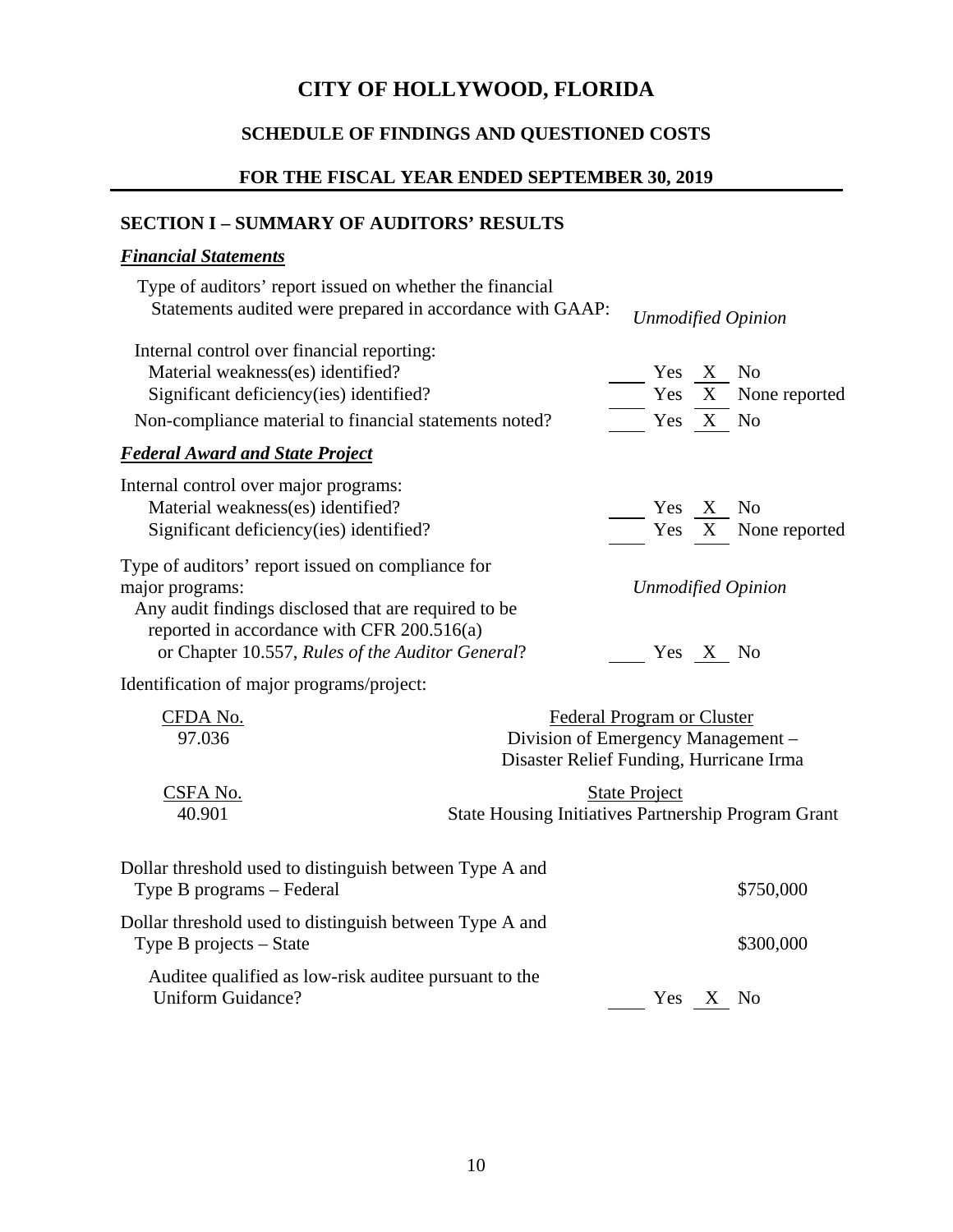# **SCHEDULE OF FINDINGS AND QUESTIONED COSTS (CONTINUED)**

# **FOR THE FISCAL YEAR ENDED SEPTEMBER 30, 2019**

# **SECTION II – FINANCIAL STATEMENT FINDINGS**

None.

**SECTION III – FEDERAL AWARDS AND STATE PROJECTS FINDINGS AND QUESTIONED COSTS**

None.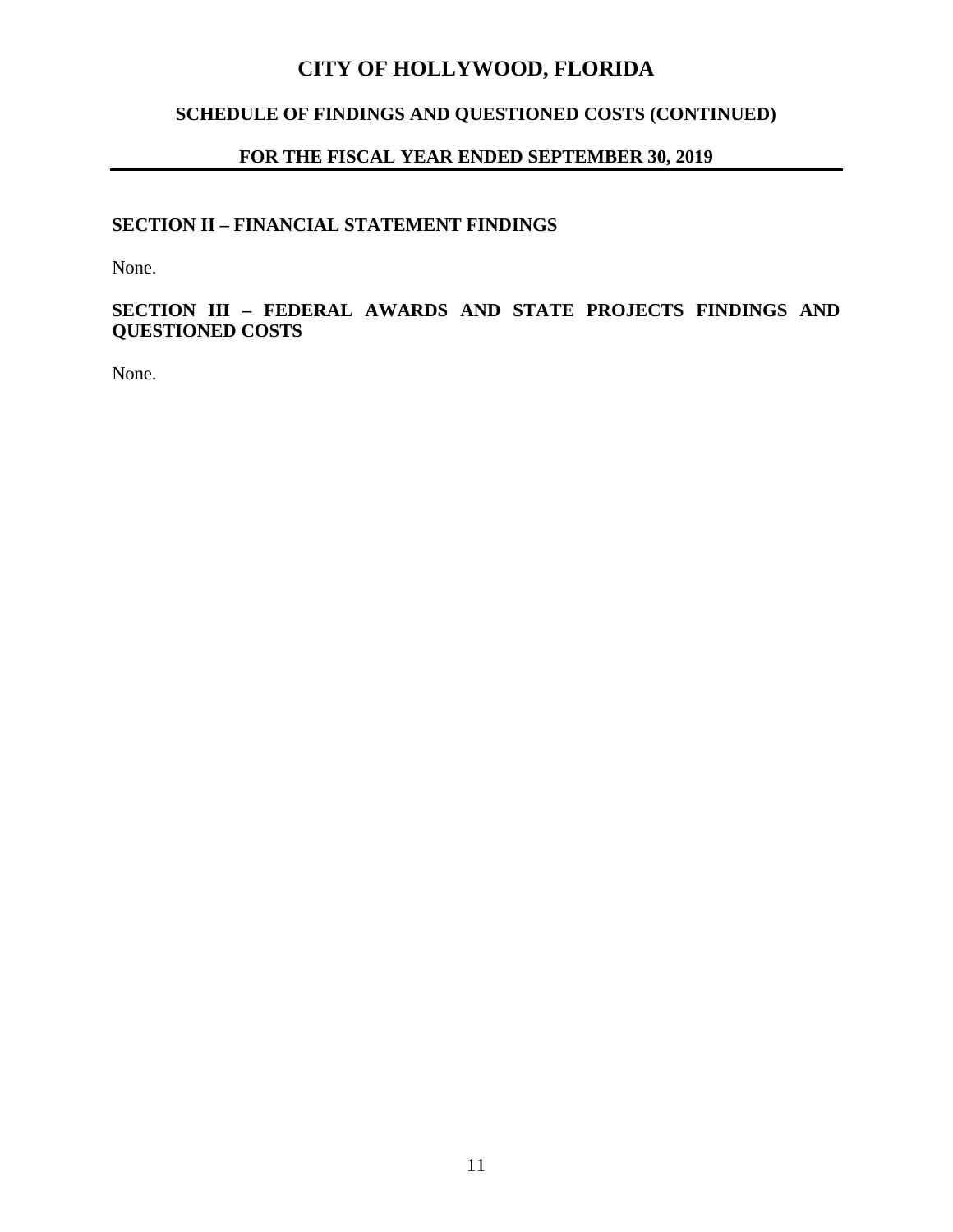

# **MANAGEMENT LETTER IN ACCORDANCE WITH THE RULES OF THE AUDITOR GENERAL OF THE STATE OF FLORIDA**

To the Honorable Mayor, City Commission and City Manager **City of Hollywood, Florida**

#### *Report on the Financial Statements*

We have audited the financial statements of the City of Hollywood, Florida (the City), as of and for the fiscal year ended September 30, 2019, and have issued our report thereon dated May 29, 2020. We did not audit the financial statements of the City of Hollywood Firefighters' Pension System and City of Hollywood Police Officers' Retirement System (collectively, the Plans), which represent 54%, 62% and 36%, respectively, of the assets, net position/fund balance and revenues/additions of the aggregate remaining fund information.

#### *Auditors' Responsibility*

We conducted our audit in accordance with auditing standards generally accepted in the United States of America; the standards applicable to financial audits contained in *Government Auditing Standards,* issued by the Comptroller General of the United States; the audit requirements of Title 2 U.S. *Code of Federal Regulations Part 200, Uniform Administrative Requirements, Cost Principles, and Audit Requirements of Federal Awards* (Uniform Guidance); and Chapter 10.550, Rules of the Auditor General.

#### *Other Reporting Requirements*

We have issued our Independent Auditors' Report on Internal Control over Financial Reporting and Compliance and Other Matters Based on an Audit of the Financial Statements Performed in Accordance with *Government Auditing Standards;* Independent Auditors' Report on Compliance for Each Major Federal Program and State Project; Report on Internal Control over Compliance; and Report on the Schedule of Expenditures of Federal Awards and State Financial Assistance Required by the Uniform Guidance and Chapter 10.550, Rules of the Auditor General; Schedule of Findings and Questioned Costs; Summary Schedule of Prior Audit Findings; and Independent Accountants' Report on an examination conducted in accordance with *AICPA Professional Standards*, AT-C Section 315, regarding compliance requirements in accordance with Chapter 10.550, Rules of the Auditor General. Disclosures in those reports and schedules, which are dated May 29, 2020, should be considered in conjunction with this management letter.



12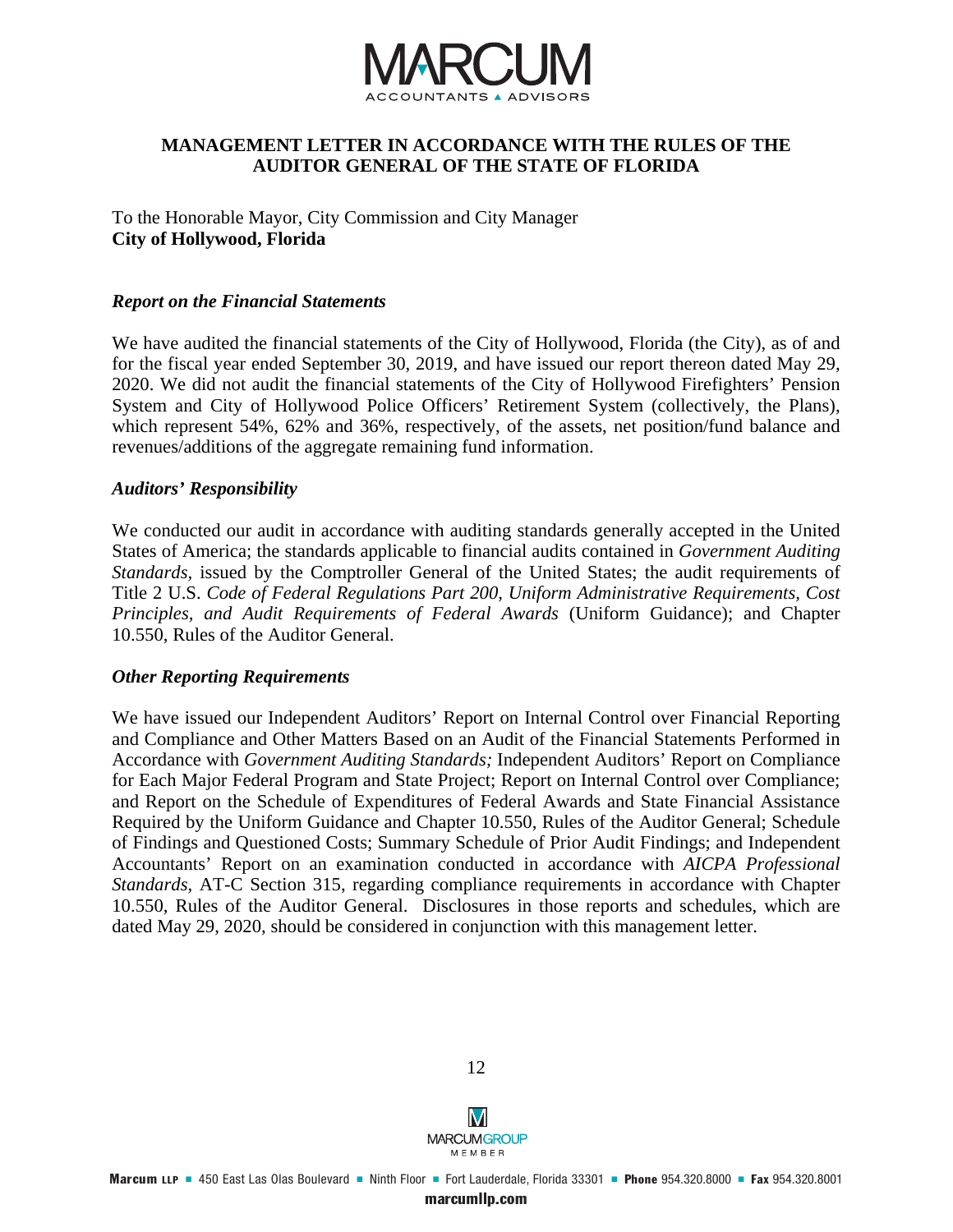# *Prior Audit Findings*

Section 10.554(1)(i)1., Rules of the Auditor General, requires that we determine whether or not corrective actions have been taken to address findings and recommendations made in the preceding annual financial audit report. The status of recommendations made in the preceding annual financial audit report have been addressed in the summary schedule of prior audit findings and in Appendix A to this report.

# *Official Title and Legal Authority*

Section 10.554(1)(i)4., Rules of the Auditor General, requires that the name or official title and legal authority for the primary government and each component unit of the reporting entity be disclosed in this management letter, unless disclosed in the notes to the financial statements. The information is disclosed in Note I to the financial statements. The City included the following blended component unit: the Hollywood Community Redevelopment Agency, comprised of the Downtown District and the Beach District.

# *Financial Condition and Management*

Section 10.554(1)(i)5.a. and 10.556(7), Rules of the Auditor General, require us to apply appropriate procedures and communicate the results of our determination as to whether or not the City has met one or more of the conditions described in Section 218.503(1), Florida Statutes, and to identify the specific condition(s) met. In connection with our audit, we determined that the City did not meet any of the conditions described in Section 218.503(1), Florida Statutes.

Pursuant to Sections 10.554(1)(i)5.b. and 10.556(8), Rules of the Auditor General, we applied financial condition assessment procedures for the City. It is management's responsibility to monitor the City's financial condition, and our financial condition assessment was based in part on representations made by management and review of financial information provided by same. Our assessment was performed as of the fiscal year end.

Section  $10.554(1)(i)2$ , Rules of the Auditor General, requires that we communicate any recommendations to improve financial management. In connection with our audit, we did have recommendations to improve financial management which are described in the current year observations section in Appendix A. In addition, we did not report audit findings in the schedule of findings and questioned costs.

# *Special District Component Units*

Section 10.554(1)(i)5.c., Rules of the Auditor General, requires, if appropriate, that we communicate the failure of a special district that is a component unit of a county, municipality, or special district, to provide the financial information necessary for proper reporting of the component unit, within the audited financial statements of the county, municipality, or special district in accordance with Section 218.39(3)(b), Florida Statutes. In connection with our audit, we did not note any special district component units that failed to provide the necessary information for proper reporting in accordance with Section 218.39(3)(b) Florida Statutes.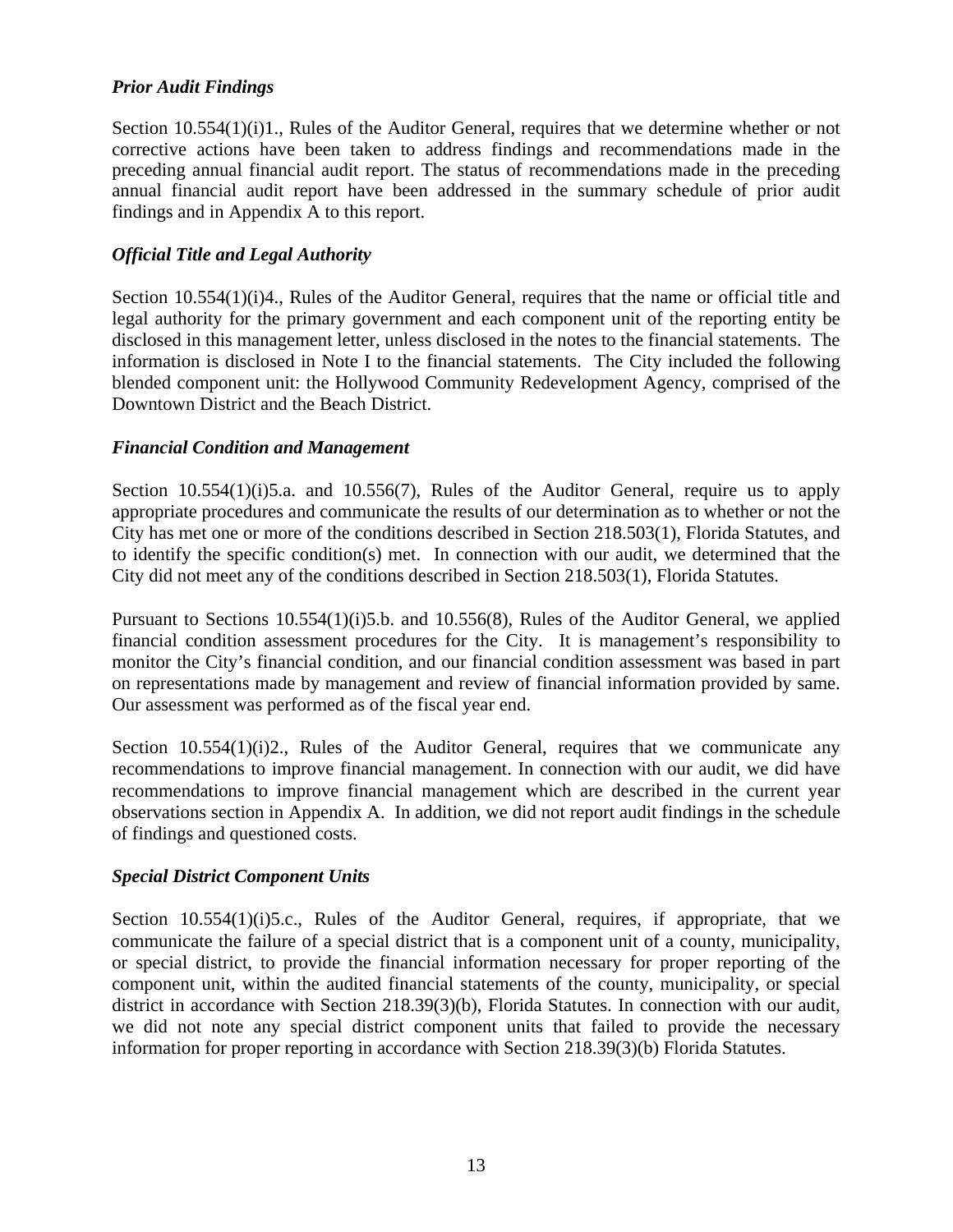# *Additional Matters*

Section 10.554(1)(i)3., Rules of the Auditor General, requires us to communicate noncompliance with provisions of contracts or grant agreements, or abuse, that have occurred, or are likely to have occurred, that have an effect on the financial statements that is less than material but which warrants the attention of those charged with governance. In connection with our audit, we did not have any such findings.

# *Purpose of this Letter*

Our management letter is intended solely for the information and use of the Legislative Auditing Committee, members of the Florida Senate and the Florida House of Representatives, the Florida Auditor General, Federal, State and other granting agencies, the Mayor and the City Commission, and applicable management, and is not intended to be and should not be used by anyone other than these specified parties.

Marcum LLP

Fort Lauderdale, FL May 29, 2020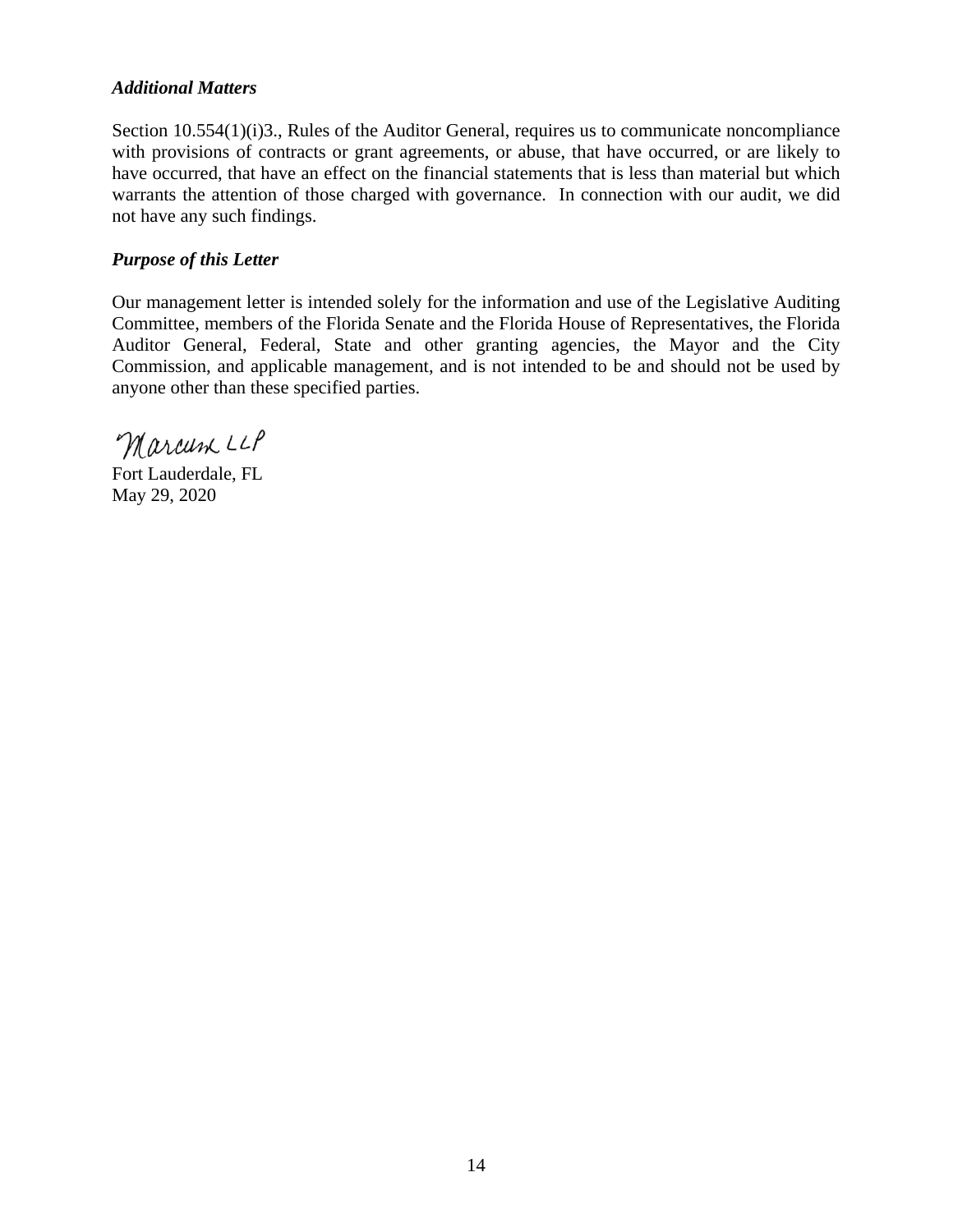# **APPENDIX A – CURRENT YEAR AND PRIOR YEARS RECOMMENDATIONS TO IMPROVE FINANCIAL MANAGEMENT**

# **FOR THE FISCAL YEAR ENDED SEPTEMBER 30, 2019**

 $\overline{a}$ 

| No.                 | Observations                                                                                    | Observation<br>Is Still<br>Relevant | Observation<br>Addressed or<br>No Longer<br>Relevant |
|---------------------|-------------------------------------------------------------------------------------------------|-------------------------------------|------------------------------------------------------|
| <b>Current Year</b> |                                                                                                 |                                     |                                                      |
| MLC 2019-001        | SHIP Grant - Noncompliance with<br><b>Reporting Requirements</b>                                |                                     |                                                      |
| MLC 2019-002        | General Information Technology Recommendation                                                   |                                     |                                                      |
| <b>Prior Year</b>   |                                                                                                 |                                     |                                                      |
| MLC 2017-001        | Opportunity to Reassess Active Agreements in Order to<br>Eliminate Unnecessary Interest Expense |                                     | Addressed                                            |
| MLC 2018-001        | Other Post-Employment Benefits                                                                  |                                     | Addressed                                            |
| MLC 2018-002        | Implementation of Required Uniform Guidance (UG)<br><b>Procurement Guidelines</b>               | Repeated                            |                                                      |
| MLC 2018-003        | Improper Recognition of Transaction – Water and Utility<br>Fund                                 |                                     | Addressed                                            |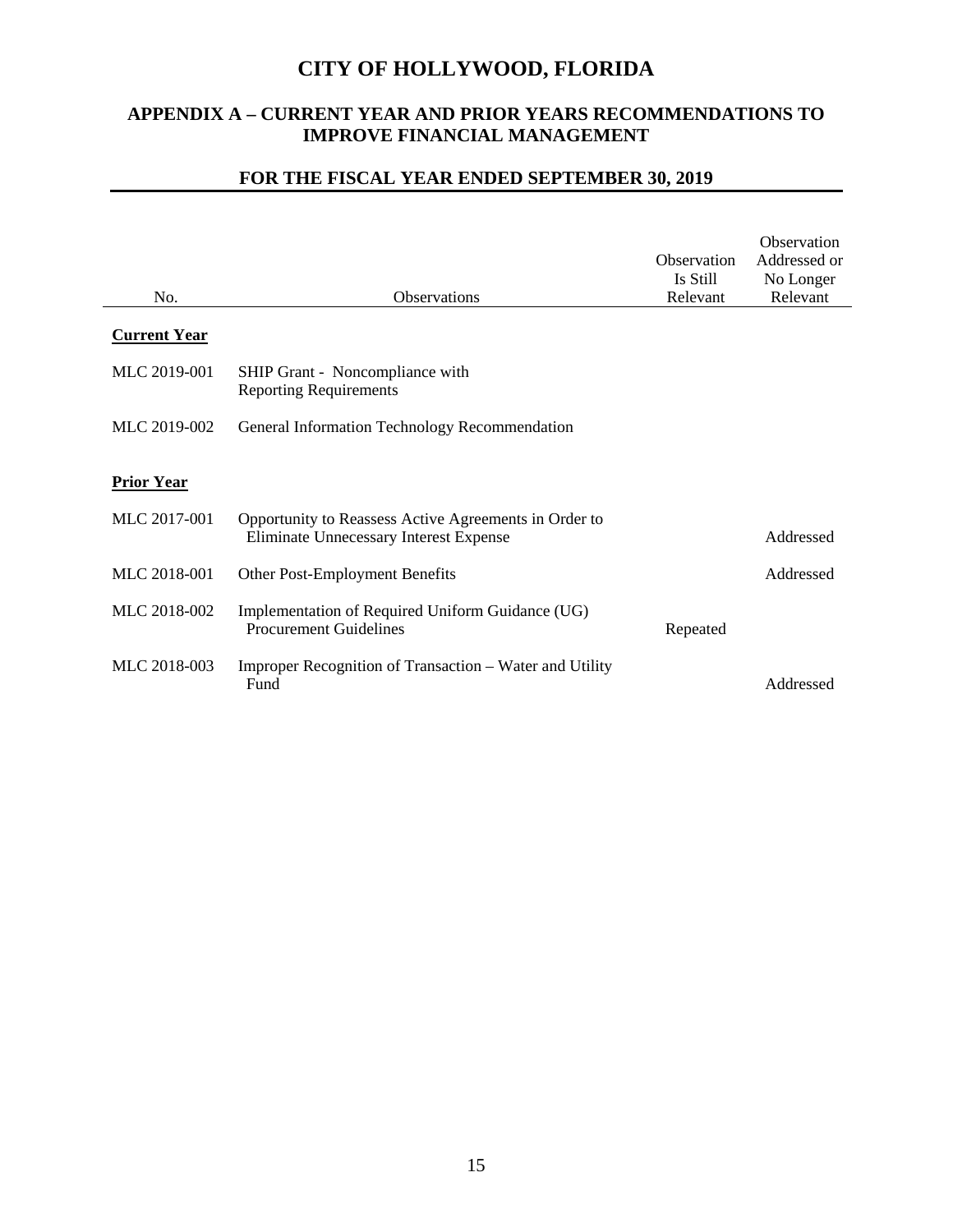# **APPENDIX A – CURRENT YEAR AND PRIOR YEARS RECOMMENDATIONS TO IMPROVE FINANCIAL MANAGEMENT (CONTINUED)**

### **FOR THE FISCAL YEAR ENDED SEPTEMBER 30, 2019**

#### **MLC 2019-001 SHIP GRANT – NONCOMPLIANCE WITH REPORTING REQUIREMENTS**

#### *Observation*

As part of our Florida Single Audit testing, the State Housing Initiatives Partnership (SHIP) Program (CFSA 40.901) was selected as a major program for fiscal year 2019. The SHIP program is designed to create affordable housing for low-income and moderate-income households through assistance to purchase a home, money to repair or replace a home, and many other types of housing assistance. The SHIP funds awarded to the City are received in advance of expending the funds. The program operates on a three year cycle, requiring the SHIP funds to be encumbered within two years of receiving the funds and fully expended by the third year (close out period). As part of the SHIP program reporting requirements, an annual report is required to be completed and submitted to Florida Housing Finance Corporation by September 15 of each year pursuant to Florida Statute section 420.9071(4). As of September 15, 2019, the SHIP program was required to prepare a close out report relating to the funding received for the 2016-2017 fiscal year. However, during the audit year, the City's housing department noted that there were still monies relating to the 2016-2017 fiscal year funding that were not expended as the result of the following:

- 1. Contractor procurement delays
- 2. Construction delays due to unanticipated repairs
- 3. Negotiations to include the sale of the homes with the First Time Home Buyer's Program
- 4. Delay in the approval of the First Time Home Buyer's Program

As such, the remaining SHIP funds were used to construct two properties, which were not completed until subsequent to September 30, 2019 and therefore an extension was granted for the close-out report to be filed by December 2019. The City's housing department was not able to find a buyer for the newly constructed properties and did not meet the December 2019 extended filing due date. A second extension was filed and denied by grantor. The close out report for the funding received for the 2016-2017 fiscal year is currently pending the sale of the newly constructed properties.

# *Effect*

The City was not in compliance with the reporting requirements of the SHIP program and the granting agency can withhold future funding until the reporting requirements are met.

# *Recommendation*

We recommend that SHIP funds received by the City are properly tracked to ensure they are encumbered and fully expended within the required three year period in order to ensure that all annual reports are filed in a timely manner.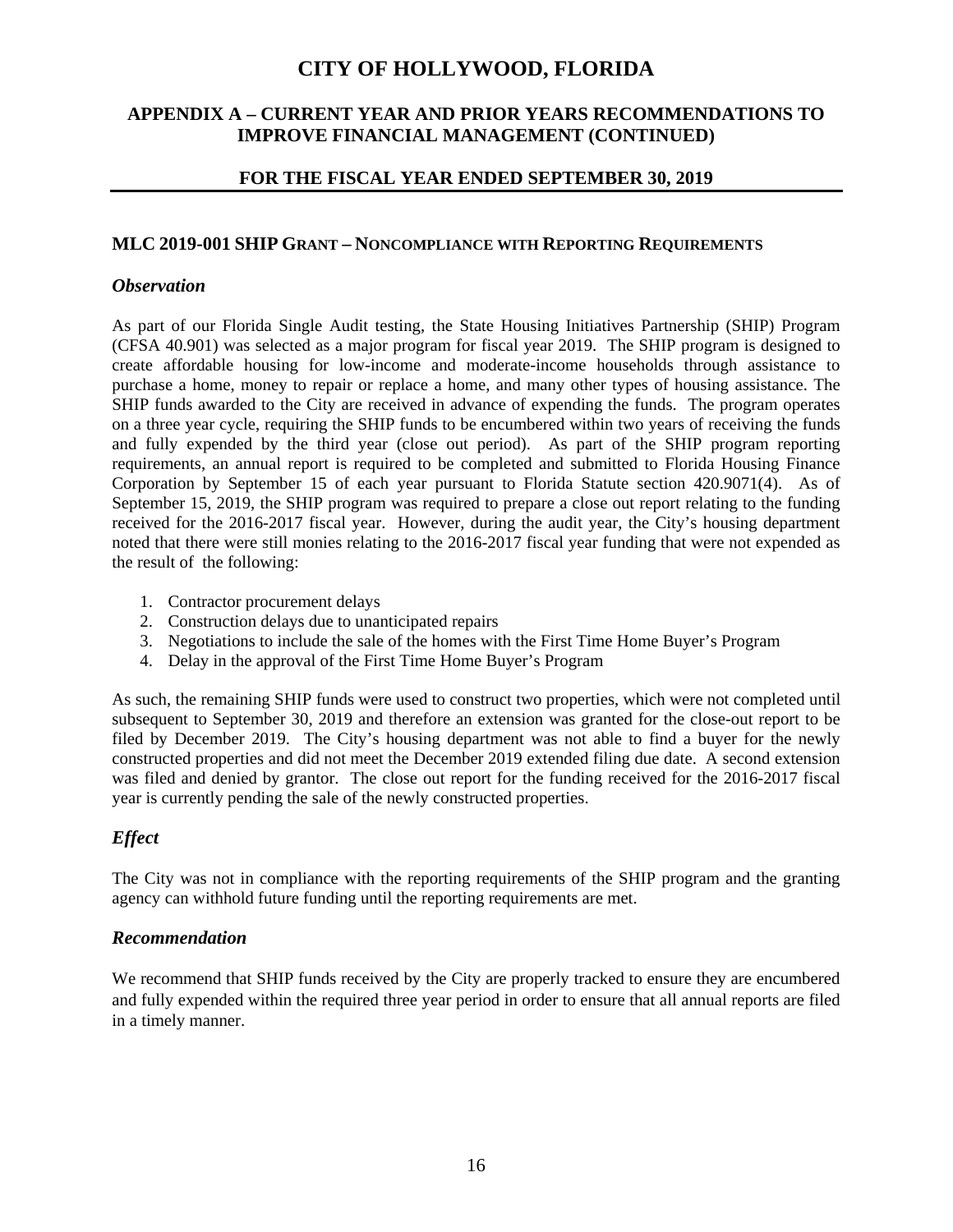# **APPENDIX A – CURRENT YEAR AND PRIOR YEARS RECOMMENDATIONS TO IMPROVE FINANCIAL MANAGEMENT (CONTINUED)**

#### **FOR THE FISCAL YEAR ENDED SEPTEMBER 30, 2019**

# **MLC 2019-001 SHIP GRANT – NONCOMPLIANCE WITH REPORTING REQUIREMENTS (CONTINUED)**

#### *Management's Response*

Management is aware of the conditions required to meet expenditure requirements of the State Housing Initiatives Partnership three year cycle. The encumbrances and expenditures are actively monitored. The delay in expenditures related to the 2016-2017 fiscal year are a result of the unanticipated events noted within the above finding. Management is currently working with the County and the First Time Home Buyer's Program to sell the houses to eligible recipients. In addition, management has involved the SHIP administrators regarding the sale of the properties noted above.

#### **MLC 2019-002 GENERAL INFORMATION TECHNOLOGY RECOMMENDATION**

#### *Observation*

As part of our audit procedures we reviewed several polices and processes of the City's Information Technology department. We identified several items, where we consider policies, and procedures that can be improved:

- a) Although user access reviews have been historically performed, the frequency and consistency of the process is not enough for the City to reduce the risk of unauthorized access. No user access reviews were noted during the fiscal year 2019.
- b) Privileged user access exists and does not sufficiently enforce segregation of duties. Munis privileged user access was identified for two employees with both business access, in order to perform job functions, as well as system administration access to override controls.
- c) No formal security awareness and training strategy exists to ensure that all employees have the knowledge and skills required to run systems correctly and fulfil their information security responsibilities. In addition, no formal cybersecurity governance committee or technology solutions are in place to address cybersecurity threats, nor is there a formal risk assessment performed.

#### *Effect*

As a result of the above observations the potential effects could be;

a) User access reviews that are not complete or accurate. Incomplete or inaccurate user access reviews result in the inability to properly detect users with inappropriate or unauthorized access to the system.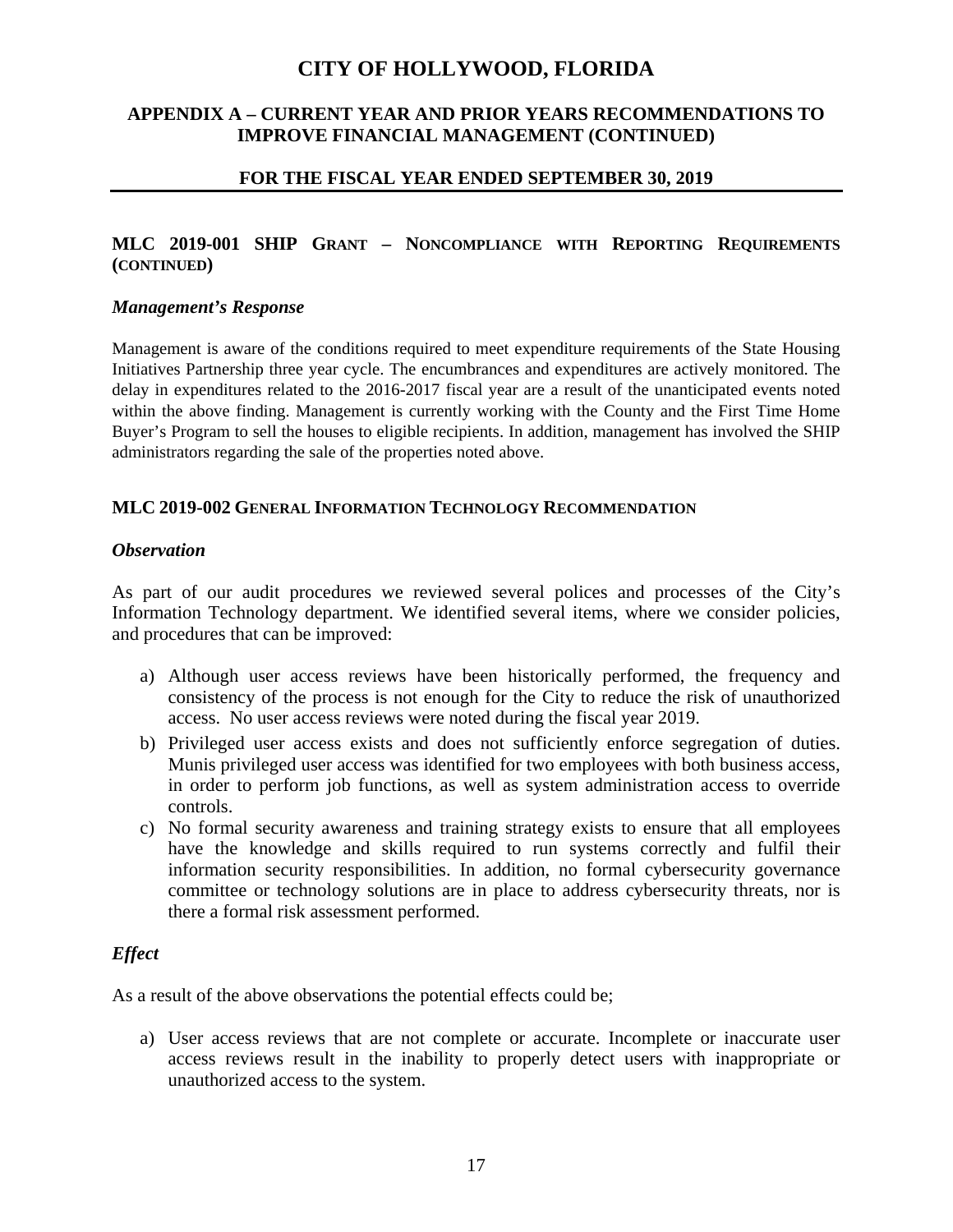# **APPENDIX A – CURRENT YEAR AND PRIOR YEARS RECOMMENDATIONS TO IMPROVE FINANCIAL MANAGEMENT (CONTINUED)**

# **FOR THE FISCAL YEAR ENDED SEPTEMBER 30, 2019**

#### **MLC 2019-002 GENERAL INFORMATION TECHNOLOGY RECOMMENDATION (CONTINUED)**

- b) Employees who perform business functions should be separated from performing application administrative functions. Having both capabilities to perform business functions and full access to application may pose high risk to data integrity.
- c) Vulnerability to viruses and security flaws which can easily be exploited by malicious individuals. Organization's objectives, risks and controls are not properly aligned to strategically manage potential threats and vulnerabilities to IT assets and resources.

#### *Recommendation*

We recommend:

- a) The City update the policy and procedures to assist personnel in accurately documenting and completing user access reviews for all systems, applications and network components,
- b) The City should formally implement procedures to manage privileged user access. Employees who perform business functions should not perform application administrative functions. The administrative functions should be segregated.
- c) The City should consider implementing a cybersecurity awareness process and perform periodic vulnerability scans and penetration tests.

# *Management's Responses*

In relation to the above recommendations, the City responses are as follows:

- a) Management will work with the application users to facilitate the implementation and documentation of user access reviews. The IT helpdesk tool will be evaluated to determine if it can be utilized to create recurring tasks so that process can become automated instead of a manual process.
- b) Management will communicate with the Munis application users to require the separation of business users from administrative functions.
- c) Management has already communicated with Human Resources to establish a formal security training for all personnel. Security training will be implemented and scheduled at least twice a year. New employees will also be required to complete security training A formal risk assessment process will be developed and executed annually, including penetrate testing and incident response readiness. We intend to implement these policies and procedures in fiscal year 2020.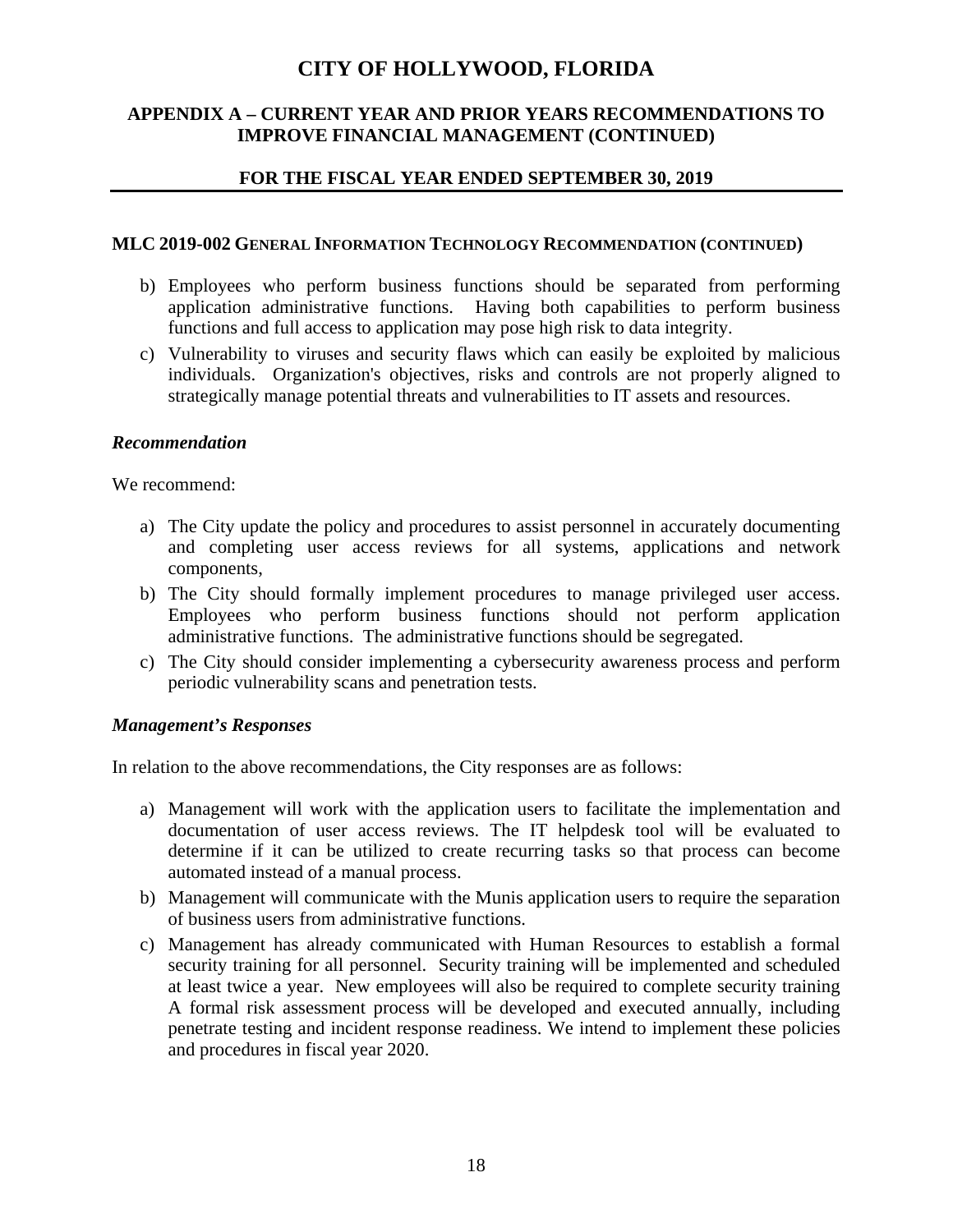# **APPENDIX A – CURRENT YEAR AND PRIOR YEARS RECOMMENDATIONS TO IMPROVE FINANCIAL MANAGEMENT (CONTINUED)**

### **FOR THE FISCAL YEAR ENDED SEPTEMBER 30, 2019**

# **MLC 2018-002 – IMPLEMENTATION OF REQUIRED UNIFORM GUIDANCE (UG) PROCUREMENT GUIDELINES**

#### *Observation*

The federal Office of Management and Budget (OMB) provides guidance regarding the procurement procedures for local agencies that are awarded federal funds. In December 2014, OMB issued the "Uniform Administrative Requirements, Cost Principles and Audit Requirements for Federal Awards", commonly referred to as "Uniform Guidance" (2CFR § 200), to streamline and consolidate government requirements for receiving and using federal grant awards. As outlined in 2CFR § 200 Subpart D sections 200.317 through 200.326 of the Uniform Guidance, the City is required to incorporate specific federal guidelines as part of their procurement policy. The grace period allowed to the City to implement the procurement standards prescribed in the "Uniform Guidance" on and by October 1, 2018 and it was noted that as of the date of our auditors report, supporting documentation for proof of compliance was not provided to the auditor.

# *Effect*

The City is not in compliance with Federal guidelines as of October 1, 2018, could lose the ability to receive future federal awards.

# *Recommendation*

We recommend the City implement in writing the requirements outlined in 2CFR § 200 Subpart D sections 200.317 through 200.326 of the Uniform Guidance and take the necessary steps to ensure full compliance with the guidance. City management should review the applicable provisions of the Uniform Guidance and update the City's procurement policies appropriately in order to continue to receive federal awards.

#### *Management's Response*

Although 2CFR § 200 Subpart D sections 200.317 through 200.326 of the Uniform Guidance was not formally adopted into the City's procurement policies by October 1, 2018, Management and staff are aware of and trained on the requirements of the Uniform Guidance. In addition, the City began to centralize its procurement processes during fiscal year 2019 requiring an update of the procurement policies. As such, the Uniform Guidance is being formally adopted into the procurement policies with the centralization procedural updates. All policy changes have been presented to the City Commission and it is anticipated that all requirements will be formally adopted by the end of fiscal year 2020.